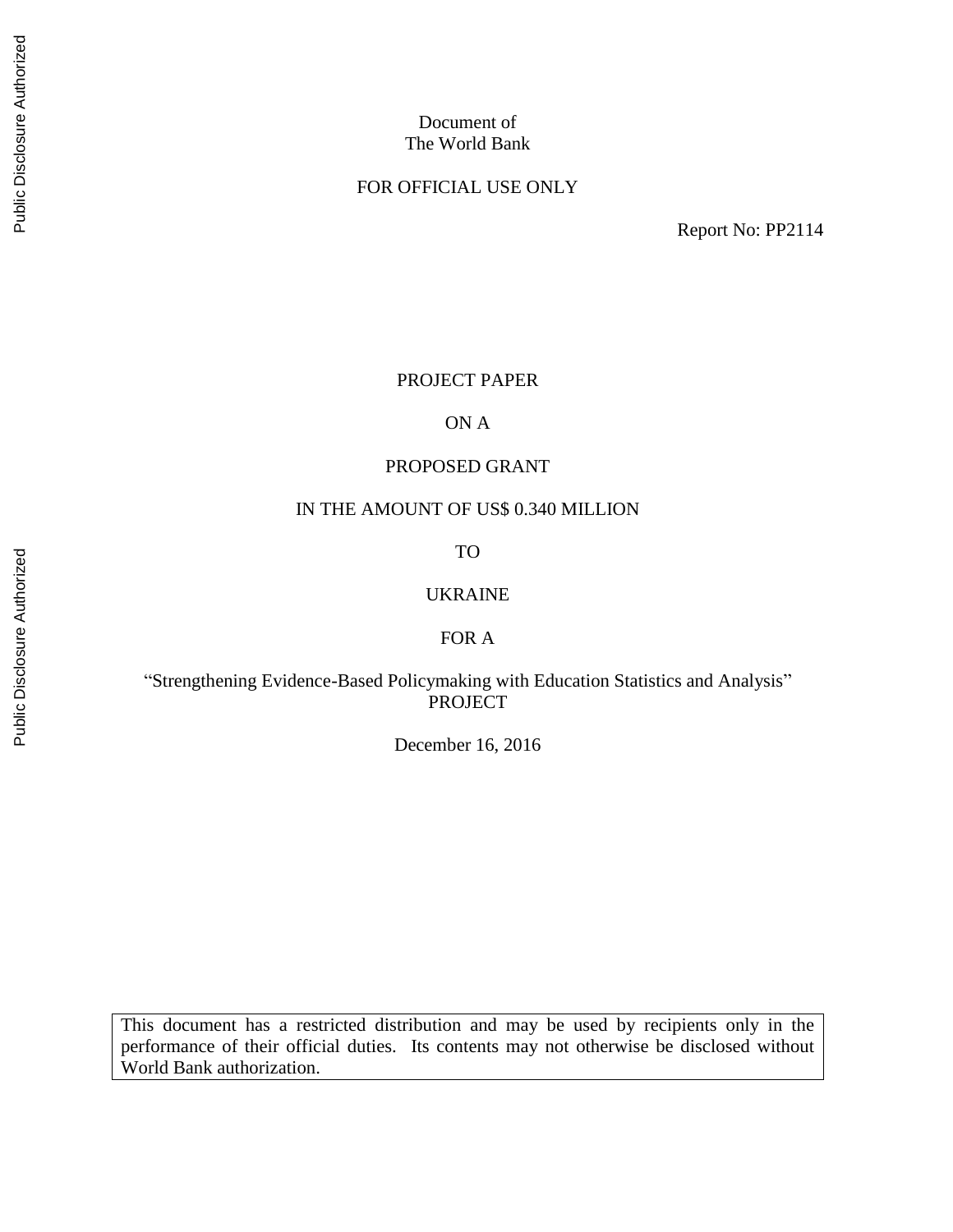## CURRENCY EQUIVALENTS

# (Exchange Rate Effective December 1, 2016)

Currency Unit = UAH (Ukrainian hryvnia)  $US$ 1 = UAH 25.68$ 

# FISCAL YEAR

January 1 – December 31

## ABBREVIATIONS AND ACRONYMS

| CAS          | <b>Country Assistance Strategy</b>                     |
|--------------|--------------------------------------------------------|
| CD           | <b>Country Director</b>                                |
| <b>CPF</b>   | <b>Country Partnership Framework</b>                   |
| <b>CPS</b>   | <b>Country Partnership Strategy</b>                    |
| EA.          | <b>Environmental Assessment</b>                        |
| <b>ECA</b>   | Europe and Central Asia                                |
| <b>EMIS</b>  | <b>Education Management Information System</b>         |
| FM           | <b>Financial Management</b>                            |
| <b>FY</b>    | <b>Fiscal Year</b>                                     |
| <b>GDP</b>   | <b>Gross Domestic Product</b>                          |
| <b>GNI</b>   | <b>Gross National Income</b>                           |
| <b>GRS</b>   | <b>Grievance Redress Service</b>                       |
| <b>IEA</b>   | <b>Institute of Educational Analytics</b>              |
| <b>IFC</b>   | <b>International Financial Corporation</b>             |
| <b>IFR</b>   | <b>Interim Financial Report</b>                        |
| <b>MOES</b>  | Ministry of Education and Science                      |
| <b>OECD</b>  | Organisation for Economic Co-operation and Development |
| OP/BP        | <b>Operational Policy/Bank Procedures</b>              |
| <b>PDO</b>   | Project Development Objective                          |
| <b>PISA</b>  | Programme for International Student Assessment         |
| <b>PP</b>    | <b>Procurement Plan</b>                                |
| <b>PPSD</b>  | <b>Project Procurement Strategy for Development</b>    |
| <b>SPD</b>   | <b>Standard Procurement Document</b>                   |
| <b>TFSCB</b> | <b>Trust Fund for Statistical Capacity Building</b>    |
| <b>UAH</b>   | Ukrainian Hryvnia                                      |
| <b>USD</b>   | <b>United States Dollar</b>                            |
| <b>VfM</b>   | Value for Money                                        |
| <b>WB</b>    | <b>World Bank</b>                                      |
|              | Cyril E Muller<br><b>Regional Vice President:</b>      |
|              | Satu Kristiina J. Kahkonen<br><b>Country Director:</b> |
|              |                                                        |

| Country Director:                              | Satu Kristiina J. Kahkonen    |  |
|------------------------------------------------|-------------------------------|--|
| <b>Acting Global Practice Senior Director:</b> | Amit Dar                      |  |
| <b>Practice Manager:</b>                       | Mario Cristian Aedo Inostroza |  |
| Task Team Leader:                              | Igor Kheyfets                 |  |
|                                                |                               |  |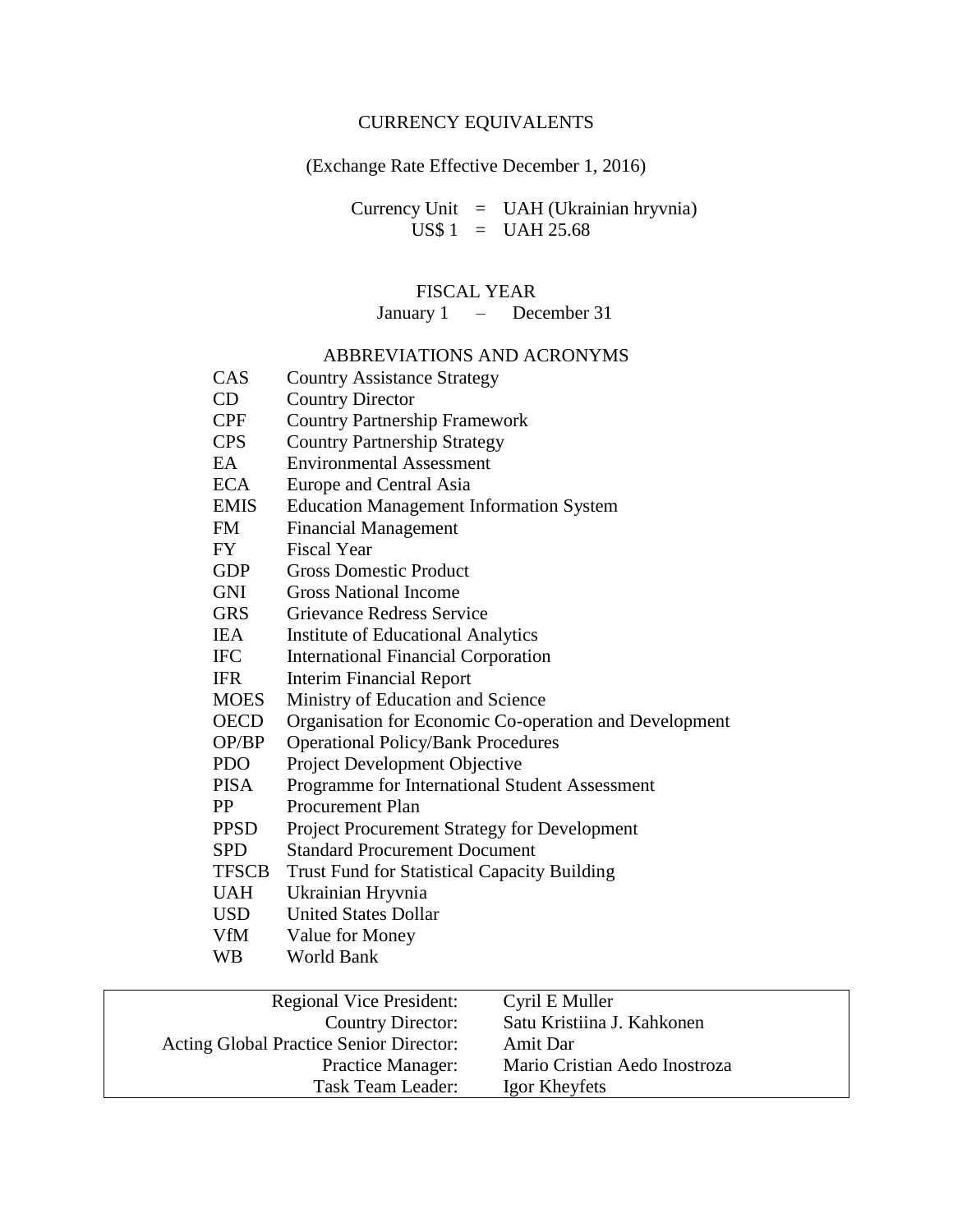# **UKRAINE** Strengthening Evidence-Based Policymaking with Education Statistics and Analysis

# **TABLE OF CONTENTS**

| I.  |  |
|-----|--|
|     |  |
|     |  |
|     |  |
| II. |  |
|     |  |
|     |  |
|     |  |
| Ш.  |  |
|     |  |
|     |  |
|     |  |
|     |  |
| IV. |  |
|     |  |
|     |  |
|     |  |
| V.  |  |
| VI. |  |
|     |  |
|     |  |
|     |  |
|     |  |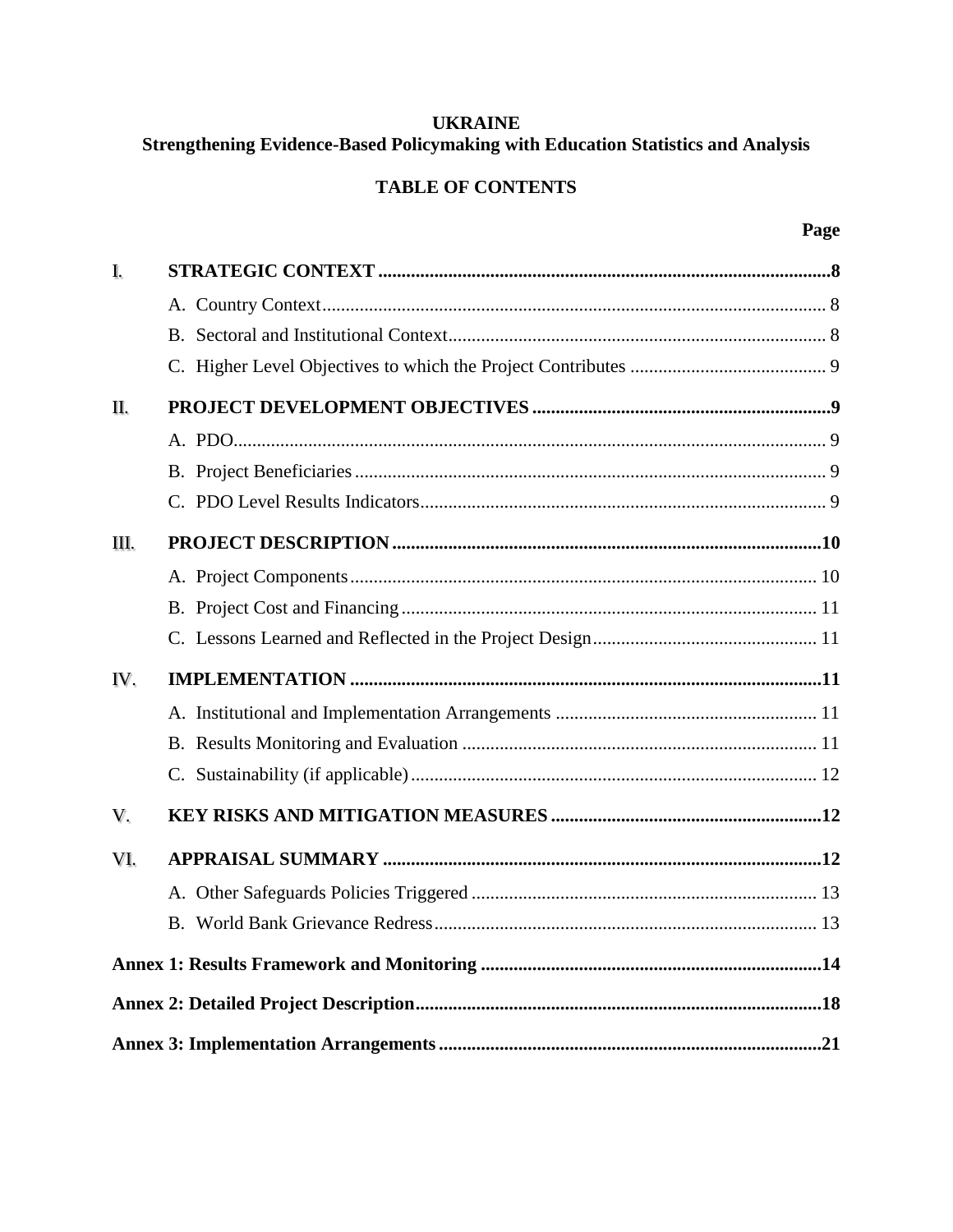# **APPRAISAL DATA SHEET**

#### *Ukraine*

# *Strengthening Evidence-Based Policymaking with Education Statistics and Analysis (P161312)* **PROJECT PAPER**

## *EUROPE AND CENTRAL ASIA*

#### *0000009252*

#### Report No.: PP2114

| <b>Basic Information</b>                               |                                                       |                                         |                               |                      |                                |  |
|--------------------------------------------------------|-------------------------------------------------------|-----------------------------------------|-------------------------------|----------------------|--------------------------------|--|
| Project ID                                             | <b>EA</b> Category                                    |                                         |                               | Team Leader(s)       |                                |  |
| P161312                                                |                                                       | C - Not Required                        |                               |                      | Igor Kheyfets                  |  |
| Lending Instrument                                     |                                                       | Fragile and/or Capacity Constraints [ ] |                               |                      |                                |  |
| <b>Investment Project Financing</b>                    |                                                       | Financial Intermediaries [ ]            |                               |                      |                                |  |
|                                                        |                                                       | Series of Projects [ ]                  |                               |                      |                                |  |
| Project Implementation Start Date                      |                                                       | Project Implementation End Date         |                               |                      |                                |  |
| 31-Jan-2017                                            |                                                       | 31-Jan-2019                             |                               |                      |                                |  |
| <b>Expected Effectiveness Date</b>                     |                                                       | <b>Expected Closing Date</b>            |                               |                      |                                |  |
| 31-Jan-2017                                            |                                                       | 31-Jan-2019                             |                               |                      |                                |  |
| Joint IFC                                              |                                                       |                                         |                               |                      |                                |  |
| N <sub>o</sub>                                         |                                                       |                                         |                               |                      |                                |  |
| Practice<br>Manager/Manager                            | Director                                              | Senior Global Practice                  | <b>Country Director</b>       |                      | <b>Regional Vice President</b> |  |
| Mario Cristian Aedo<br>Inostroza                       | Amit Dar                                              |                                         | Satu Kristiina J.<br>Kahkonen |                      | Cyril E Muller                 |  |
|                                                        |                                                       |                                         | <b>Approval Authority</b>     |                      |                                |  |
| <b>Approval Authority</b>                              |                                                       |                                         |                               |                      |                                |  |
| CD Decision                                            |                                                       |                                         |                               |                      |                                |  |
| <b>Borrower: Ukraine</b>                               |                                                       |                                         |                               |                      |                                |  |
|                                                        | Responsible Agency: Ministry of Education and Science |                                         |                               |                      |                                |  |
| Contact:                                               | Lilia Hrynevych                                       |                                         | Title:                        | Minister             |                                |  |
| Telephone No.: 380442262661                            |                                                       | Email:                                  |                               | hrynevych@mon.gov.ua |                                |  |
| Responsible Agency: Institute of Educational Analytics |                                                       |                                         |                               |                      |                                |  |
| Contact:                                               | Oksana Denysiuk                                       |                                         | Title:                        | Director             |                                |  |
| Telephone No.: 380444869851                            |                                                       |                                         |                               |                      | Email: info@iea.gov.ua         |  |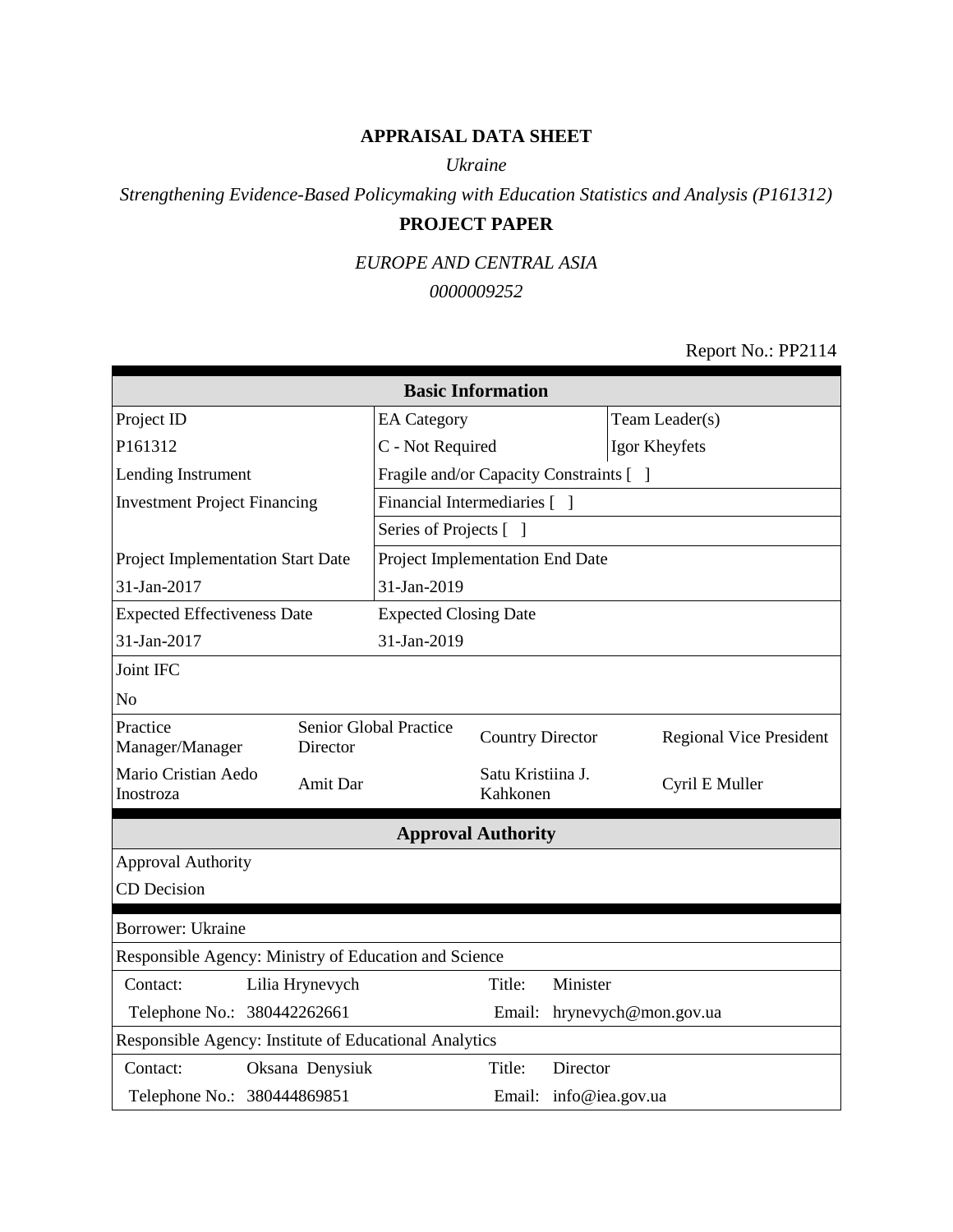|                                                                                                   | <b>Project Financing Data(in USD Million)</b> |      |                                                                                                                                                                                                                     |      |                           |  |                                                        |      |      |      |                            |
|---------------------------------------------------------------------------------------------------|-----------------------------------------------|------|---------------------------------------------------------------------------------------------------------------------------------------------------------------------------------------------------------------------|------|---------------------------|--|--------------------------------------------------------|------|------|------|----------------------------|
| <b>Total Project Cost:</b>                                                                        |                                               |      | 0.40                                                                                                                                                                                                                |      |                           |  | <b>Total Bank Financing:</b>                           |      | 0.00 |      |                            |
| Financing Gap:                                                                                    |                                               |      | 0.00                                                                                                                                                                                                                |      |                           |  |                                                        |      |      |      |                            |
| <b>Financing Source</b>                                                                           |                                               |      |                                                                                                                                                                                                                     |      |                           |  |                                                        |      |      |      | <b>Amount</b>              |
| <b>Borrower</b>                                                                                   |                                               |      |                                                                                                                                                                                                                     |      |                           |  |                                                        |      |      |      | 0.06                       |
|                                                                                                   |                                               |      | <b>Trust Fund for Statistical Capacity Building</b>                                                                                                                                                                 |      |                           |  |                                                        |      |      |      | 0.34                       |
| Total                                                                                             |                                               |      |                                                                                                                                                                                                                     |      |                           |  |                                                        |      |      |      | 0.40                       |
|                                                                                                   |                                               |      | <b>Expected Disbursements (in USD Million)</b>                                                                                                                                                                      |      |                           |  |                                                        |      |      |      |                            |
| Fiscal<br>Year                                                                                    | 2017                                          | 2018 | 2019                                                                                                                                                                                                                | 0000 | 0000                      |  | 0000                                                   | 0000 | 0000 | 0000 | 0000                       |
| Annual                                                                                            | 0.08                                          | 0.18 | 0.08                                                                                                                                                                                                                | 0.00 | 0.00                      |  | 0.00                                                   | 0.00 | 0.00 | 0.00 | 0.00                       |
| Cumulati 0.08<br>ve                                                                               |                                               | 0.26 | 0.34                                                                                                                                                                                                                | 0.00 | 0.00                      |  | 0.00                                                   | 0.00 | 0.00 | 0.00 | 0.00                       |
|                                                                                                   |                                               |      |                                                                                                                                                                                                                     |      | <b>Institutional Data</b> |  |                                                        |      |      |      |                            |
| <b>Practice Area (Lead)</b>                                                                       |                                               |      |                                                                                                                                                                                                                     |      |                           |  |                                                        |      |      |      |                            |
| Education                                                                                         |                                               |      |                                                                                                                                                                                                                     |      |                           |  |                                                        |      |      |      |                            |
| <b>Contributing Practice Areas</b>                                                                |                                               |      |                                                                                                                                                                                                                     |      |                           |  |                                                        |      |      |      |                            |
|                                                                                                   |                                               |      |                                                                                                                                                                                                                     |      |                           |  |                                                        |      |      |      |                            |
|                                                                                                   |                                               |      | <b>Proposed Development Objective(s)</b>                                                                                                                                                                            |      |                           |  |                                                        |      |      |      |                            |
| policymaking.                                                                                     |                                               |      | The development objective of this project is to strengthen the capacity of Ukrainian education authorities<br>to utilize administrative, statistical, and learning assessment data and analytical methods to inform |      |                           |  |                                                        |      |      |      |                            |
| <b>Components</b>                                                                                 |                                               |      |                                                                                                                                                                                                                     |      |                           |  |                                                        |      |      |      |                            |
| <b>Component Name</b>                                                                             |                                               |      |                                                                                                                                                                                                                     |      |                           |  |                                                        |      |      |      | <b>Cost (USD Millions)</b> |
| Information System (EMIS)                                                                         |                                               |      | Development of an integrated Education Management                                                                                                                                                                   |      |                           |  |                                                        | 0.17 |      |      |                            |
|                                                                                                   |                                               |      | Preparation for participation in the Programme for<br><b>International Student Assessment (PISA)</b>                                                                                                                |      |                           |  |                                                        |      |      |      | 0.07                       |
| Institutional capacity building                                                                   |                                               |      |                                                                                                                                                                                                                     |      |                           |  |                                                        |      |      |      | 0.10                       |
| Compliance                                                                                        |                                               |      |                                                                                                                                                                                                                     |      |                           |  |                                                        |      |      |      |                            |
| <b>Policy</b>                                                                                     |                                               |      |                                                                                                                                                                                                                     |      |                           |  |                                                        |      |      |      |                            |
| Does the project depart from the CAS in content or in other significant<br>Yes $[X]$<br>respects? |                                               |      |                                                                                                                                                                                                                     |      |                           |  | $\rm No$ $\left[ \begin{array}{c} \end{array} \right]$ |      |      |      |                            |
| <b>Explanation:</b>                                                                               |                                               |      |                                                                                                                                                                                                                     |      |                           |  |                                                        |      |      |      |                            |
|                                                                                                   |                                               |      | There is currently no active CPS or CPF for Ukraine. The previous CPS for FY12-16 has expired, while                                                                                                                |      |                           |  |                                                        |      |      |      |                            |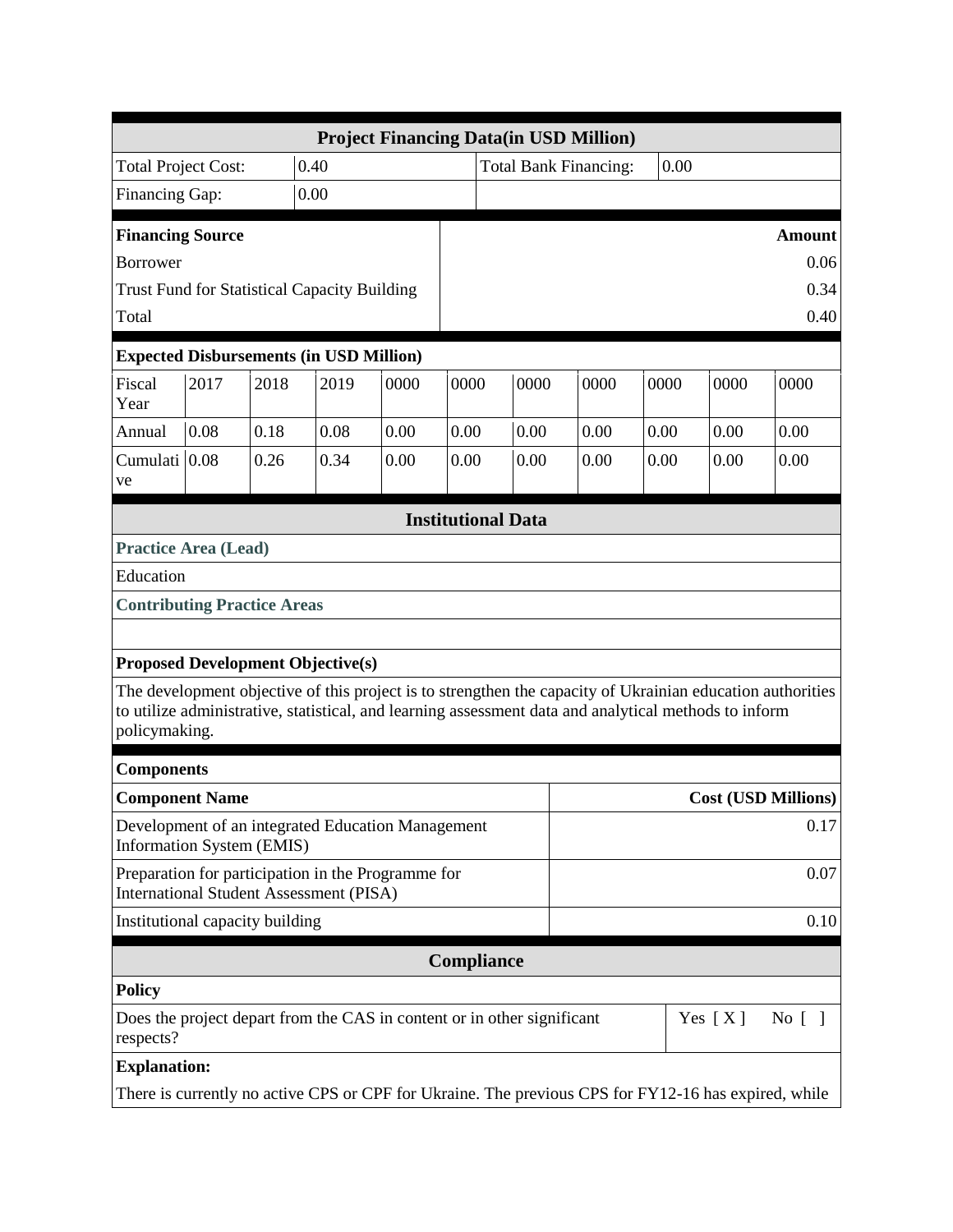| the next CPF is currently under development.                                  |                                                |  |                                                     |  |                 |           |                  |                |                   |                |
|-------------------------------------------------------------------------------|------------------------------------------------|--|-----------------------------------------------------|--|-----------------|-----------|------------------|----------------|-------------------|----------------|
| Does the project require any waivers of Bank policies?<br>Yes $[ ]$           |                                                |  |                                                     |  |                 |           |                  |                |                   | No $[X]$       |
| Have these been approved by Bank management?                                  |                                                |  |                                                     |  |                 |           |                  | Yes $\lceil$ 1 |                   | No $\lceil$    |
| Does the project meet the Regional criteria for readiness for implementation? |                                                |  |                                                     |  |                 |           |                  | Yes $[X]$      |                   | No [ ]         |
| <b>Safeguard Policies Triggered by the Project</b>                            |                                                |  |                                                     |  |                 |           | Yes              |                |                   | N <sub>0</sub> |
| Environmental Assessment OP/BP 4.01                                           |                                                |  |                                                     |  |                 |           |                  |                |                   | X              |
| Natural Habitats OP/BP 4.04                                                   |                                                |  |                                                     |  |                 |           |                  |                |                   | X              |
| Forests OP/BP 4.36                                                            |                                                |  |                                                     |  |                 |           |                  |                |                   | $\mathbf{X}$   |
| Pest Management OP 4.09                                                       |                                                |  |                                                     |  |                 |           |                  |                |                   | $\mathbf{X}$   |
| Physical Cultural Resources OP/BP 4.11                                        |                                                |  |                                                     |  |                 |           |                  |                |                   | X              |
| Indigenous Peoples OP/BP 4.10                                                 |                                                |  |                                                     |  |                 |           |                  |                |                   | X              |
| Involuntary Resettlement OP/BP 4.12                                           |                                                |  |                                                     |  |                 |           |                  |                |                   | X              |
| Safety of Dams OP/BP 4.37                                                     |                                                |  |                                                     |  |                 |           |                  |                |                   | X              |
| Projects on International Waterways OP/BP 7.50                                |                                                |  |                                                     |  |                 |           |                  |                |                   | X              |
| Projects in Disputed Areas OP/BP 7.60                                         |                                                |  |                                                     |  |                 |           |                  |                |                   | X              |
| <b>Legal Covenants</b>                                                        |                                                |  |                                                     |  |                 |           |                  |                |                   |                |
| <b>Name</b>                                                                   |                                                |  | <b>Recurrent</b>                                    |  | <b>Due Date</b> | Frequency |                  |                |                   |                |
|                                                                               |                                                |  |                                                     |  |                 |           |                  |                |                   |                |
| <b>Description of Covenant</b>                                                |                                                |  |                                                     |  |                 |           |                  |                |                   |                |
| <b>Conditions</b>                                                             |                                                |  |                                                     |  |                 |           |                  |                |                   |                |
| <b>Source Of Fund</b>                                                         | <b>Name</b>                                    |  |                                                     |  |                 |           | <b>Type</b>      |                |                   |                |
|                                                                               |                                                |  |                                                     |  |                 |           |                  |                |                   |                |
| <b>Description of Condition</b>                                               |                                                |  |                                                     |  |                 |           |                  |                |                   |                |
| <b>Team Composition</b>                                                       |                                                |  |                                                     |  |                 |           |                  |                |                   |                |
| <b>Bank Staff</b>                                                             |                                                |  |                                                     |  |                 |           |                  |                |                   |                |
| <b>Name</b>                                                                   | Role                                           |  | <b>Title</b>                                        |  | Specialization  |           |                  |                | Unit              |                |
| Igor Kheyfets                                                                 | <b>Team Leader</b><br>(ADM)<br>Responsible)    |  | Senior Economist                                    |  |                 |           | Senior Economist |                | GED <sub>03</sub> |                |
| Karina Mostipan                                                               | Procurement<br>Specialist (ADM<br>Responsible) |  | Senior Procurement Senior Procurement<br>Specialist |  | Specialist      |           |                  |                | GGO03             |                |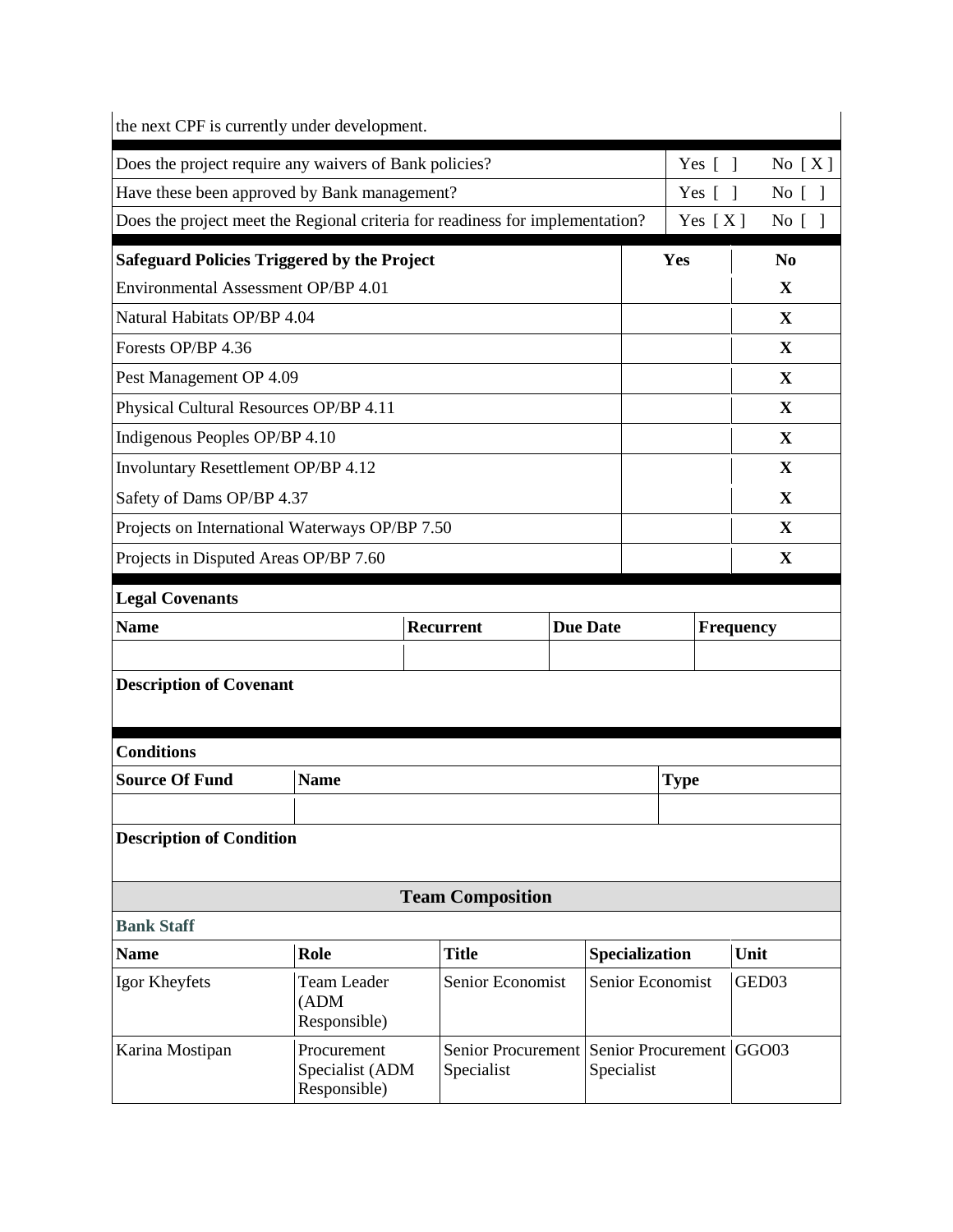| Irina Babich                                                               |  | Financial<br>Management<br>Specialist | <b>Sr Financial</b><br>Management<br>Specialist |                                  |                           | Senior FM<br>Specialist          |                   | GGO21        |  |
|----------------------------------------------------------------------------|--|---------------------------------------|-------------------------------------------------|----------------------------------|---------------------------|----------------------------------|-------------------|--------------|--|
| <b>Dmytro Donets</b>                                                       |  | <b>Team Member</b>                    |                                                 | Consultant                       |                           | Procurement<br>Consultant        |                   | GGO03        |  |
| Jayne Njoki Dzowela                                                        |  | <b>Team Member</b>                    |                                                 | Senior Program<br>Assistant      |                           | <b>Legal Assistant</b>           |                   | <b>LEGLE</b> |  |
| Lucia Casap                                                                |  | <b>Team Member</b>                    |                                                 |                                  | <b>Operations Officer</b> | <b>Operations Officer</b>        |                   | GED03        |  |
| Luis M. Schwarz                                                            |  | <b>Team Member</b>                    |                                                 | <b>Senior Finance</b><br>Officer |                           | <b>Senior Finance</b><br>Officer |                   | <b>WFALN</b> |  |
| Luz Meza-Bartrina                                                          |  | Counsel                               |                                                 | <b>Senior Counsel</b>            |                           | <b>Senior Counsel</b>            |                   | <b>LEGLE</b> |  |
| Maria Lourdes Quiogue<br>Kasilag                                           |  | <b>Team Member</b>                    |                                                 | Paralegal                        |                           | Paralegal                        |                   | <b>LEGLE</b> |  |
| Patrick A. Biribonwa                                                       |  | <b>Team Member</b>                    |                                                 |                                  | Program Assistant         |                                  | Program Assistant | GED03        |  |
| Vidya Narasimhan                                                           |  | <b>Team Member</b>                    |                                                 | <b>Finance Officer</b>           |                           | <b>Finance Officer</b>           |                   | <b>WFALA</b> |  |
| <b>Extended Team</b>                                                       |  |                                       |                                                 |                                  |                           |                                  |                   |              |  |
| <b>Name</b>                                                                |  | <b>Title</b>                          |                                                 |                                  | <b>Office Phone</b>       |                                  | <b>Location</b>   |              |  |
|                                                                            |  |                                       |                                                 |                                  |                           |                                  |                   |              |  |
| <b>Locations</b>                                                           |  |                                       |                                                 |                                  |                           |                                  |                   |              |  |
| <b>First</b><br><b>Country</b><br><b>Administrative</b><br><b>Division</b> |  | <b>Location</b>                       |                                                 | <b>Planned</b>                   | <b>Actual</b>             | <b>Comments</b>                  |                   |              |  |
|                                                                            |  |                                       |                                                 |                                  |                           |                                  |                   |              |  |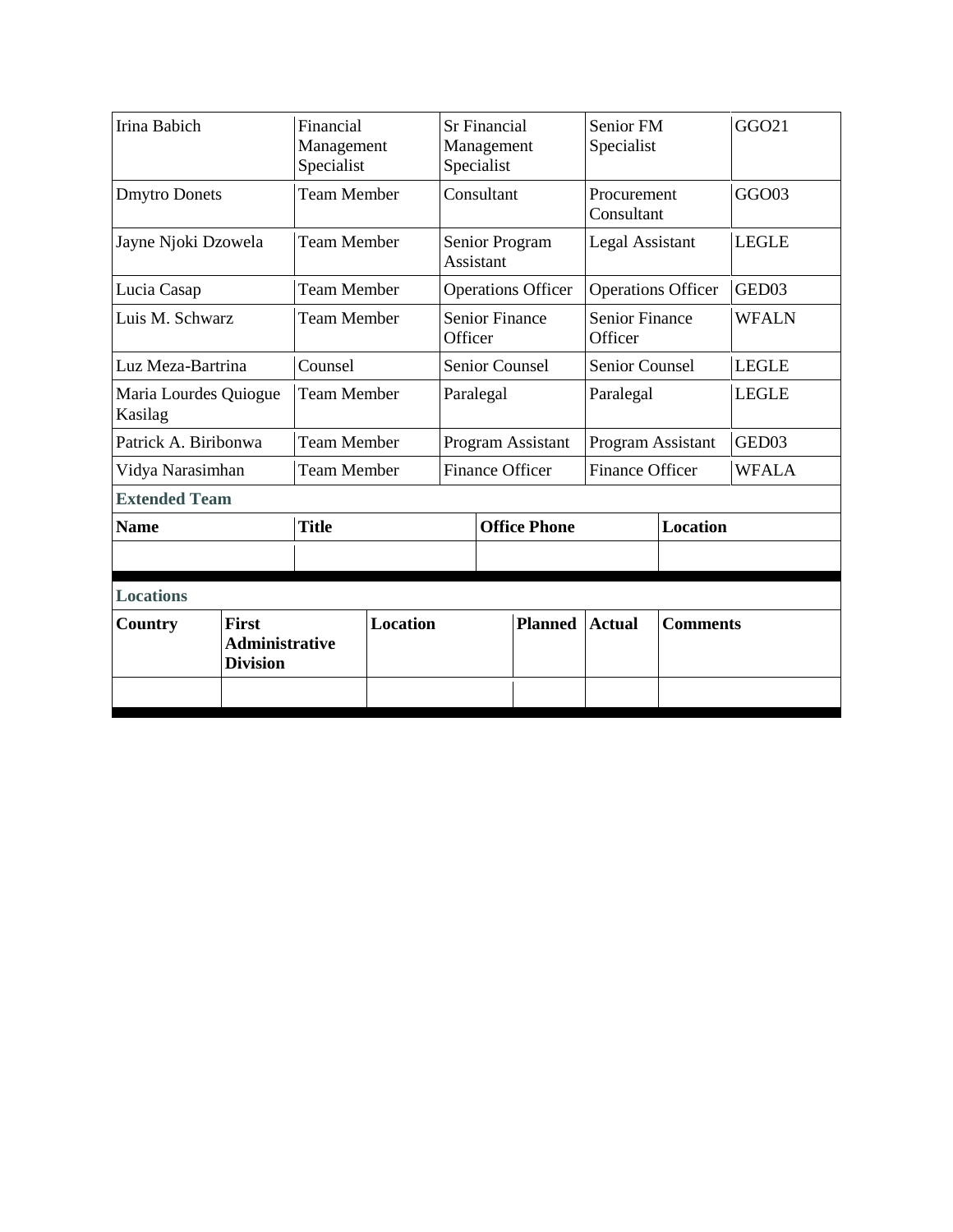## I. **STRATEGIC CONTEXT**

#### **A. Country Context**

1. Ukraine is a conflict-affected lower middle income country located in Eastern Europe. In 2014 it had a population of 45 million and a GNI per capita of US\$ 3,560 (Atlas method, current US\$)—a decline from US\$ 3,760 in 2013 and well below the ECA regional average of US\$ 6,892. Despite moderate successes in reducing absolute poverty, average real incomes have stagnated and population has declined by 13 percent since 1991. A series of economic crises have been exacerbated by demographic decline and unstable political environment. More recently, a simmering conflict in the country's east and loss of control over part of its territory contributed to a sharp contraction in GDP (by approximately 12 percent in 2015), as well as spiking inflation and sharp devaluation of the currency.

2. Political turmoil precipitated by the "Euromaidan" revolution in 2014 has led to a reorientation of Ukraine towards European integration and a rhetoric supportive of widereaching social and economic reforms. A reform-minded government has initiated long overdue modernization of a number of sectors with help from the international community. Yet progress on reforms is uneven and impeded by continued political and macroeconomic instability. Nevertheless, the window of opportunity for reform is currently open, as policymakers continue to express willingness to tackle tough challenges faced by their country.

#### **B. Sectoral and Institutional Context**

3. Ukraine's education sector has long been in need of profound modernization and structural reform. The main challenges include (i) optimization of the school network and efficient use of budget resources, (ii) quality of education and its assessment, and (iii) management of the sector at all levels using modern evidence-based techniques. With respect to efficiency, the sizable demographic declines that Ukraine has experienced over the past two decades have led to a reduction in the number of children of school age, particularly in rural areas. Yet no commensurate reduction in the number of education institutions has taken place, leading to reduced school and class sizes and increasing unit costs of education provision. With regard to quality, Ukraine does not currently participate in internationally comparable systems of learning assessments, making it difficult to accurately evaluate the quality of education it provides. Despite high rates of secondary school completion and university enrollment, studies show large gaps between the skills possessed by graduates and those demanded by the labor market. Lastly, sector management still relies largely on outdated Soviet-era methods of prescriptive norms and lack of autonomy and accountability.

4. The latter of these challenges is exacerbated by a lack of tradition of evidence-based policymaking, as well as weak statistical and analytical capacity at all levels of the education system. However, ambitious reforms have been initiated since 2014 to increase autonomy and accountability of local actors. Several pieces of legislation have been introduced to bring Ukraine's education in line with international standards, reform the financing mechanisms within the sector, and decentralize decision making. The government has also committed to Ukraine's first ever participation in the Programme for International Student Assessment (PISA), a triennial measurement of learning among 15 year olds conducted by the Organisation of Economic Co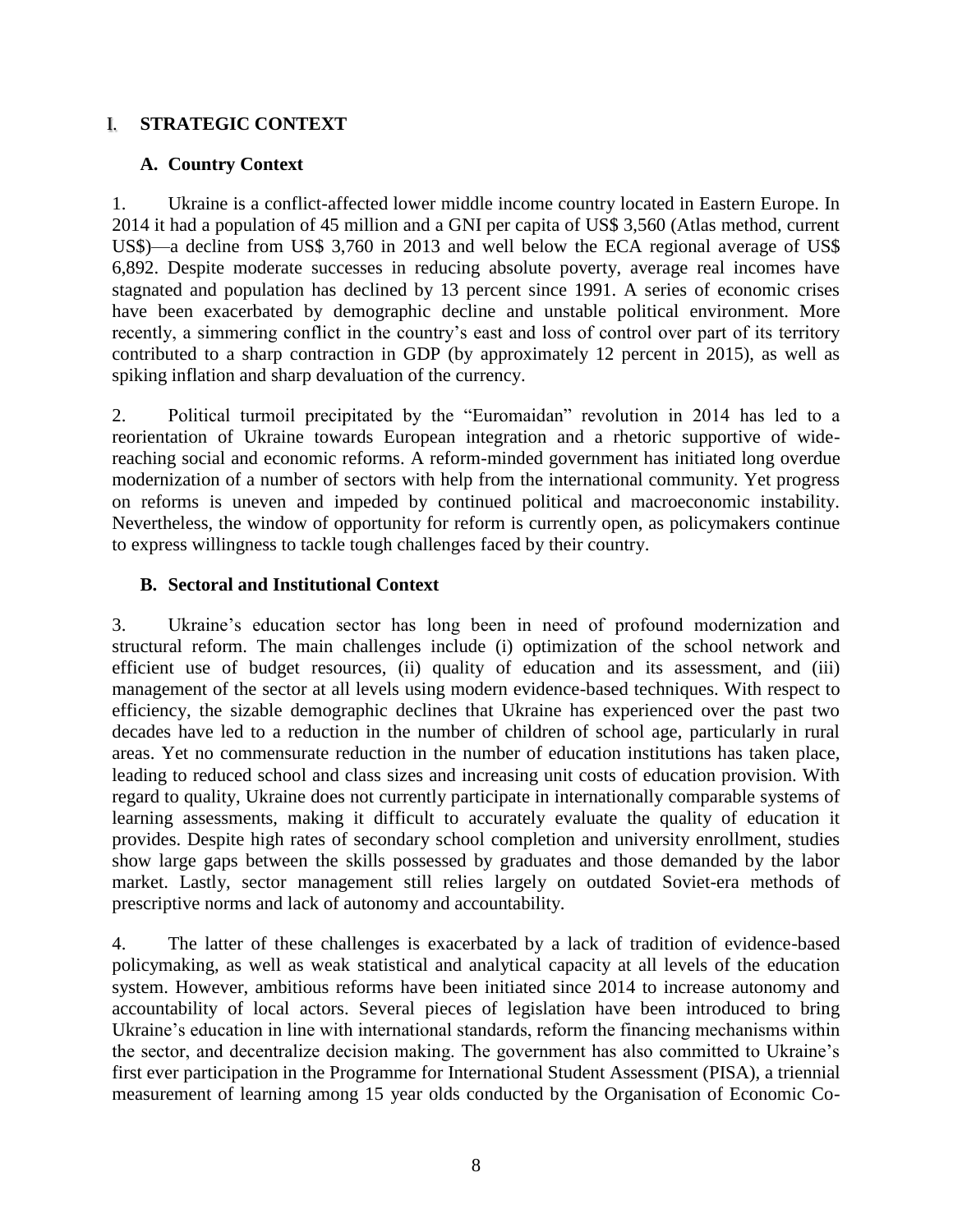operation and Development (OECD), starting in 2018. New bodies have been set up to enhance the analytical capacity of the education sector—including the Institute of Educational Analytics (IEA) under the Ministry of Education and Science (MOES)—and modernize the statistical practices to inform evidence-based policymaking. The task of modernizing the national information system in Ukraine aims to meet the demand from various governing bodies to improve the collection, processing, and analysis of statistical data in order to obtain a complete picture the functioning of the education sector and enhance its governance and management.

## **C. Higher Level Objectives to which the Project Contributes**

5. The proposed project contributes to the World Bank's twin goals of reducing poverty and boosting shared prosperity by supporting the modernization of Ukraine's education system. Investments in education have long been linked with lower levels of transmission of intergenerational poverty. However, for these investments to be effective robust monitoring and evaluation of learning outcomes and education system management— two areas supported by the proposed project—are essential. The proposed project is also aligned with the World Bank Group's Education Strategy 2020 "Learning for All". By supporting the strengthening of education sector management and learning assessment systems, the proposed project would contribute to the "invest smartly" pillar of the education strategy.

# II. **PROJECT DEVELOPMENT OBJECTIVES**

## **A. PDO**

6. The development objective of this project is to strengthen the capacity of Ukrainian education authorities to utilize administrative, statistical, and learning assessment data and analytical methods to inform policymaking.

#### **B. Project Beneficiaries**

7. The main beneficiaries of the proposed project include the users and producers of education statistics in Ukraine, as well as administrators and policymakers engaged in the management of the country's education sector. In particular, these include the Ministry of Education and Science and its subordinate agencies (such as the Institute of Educational Analytics, the proposed implementing agency); local education authorities at the region, district, and school level; students, teachers, and parents, as well as other stakeholders engaged in the education process.

#### **C. PDO Level Results Indicators**

8. The key results expected from the proposed project include:

(a) Upgraded Education Management Information System (EMIS) is fully operational.

(b) Open data portal is functional and allows stakeholders to access relevant EMIS data.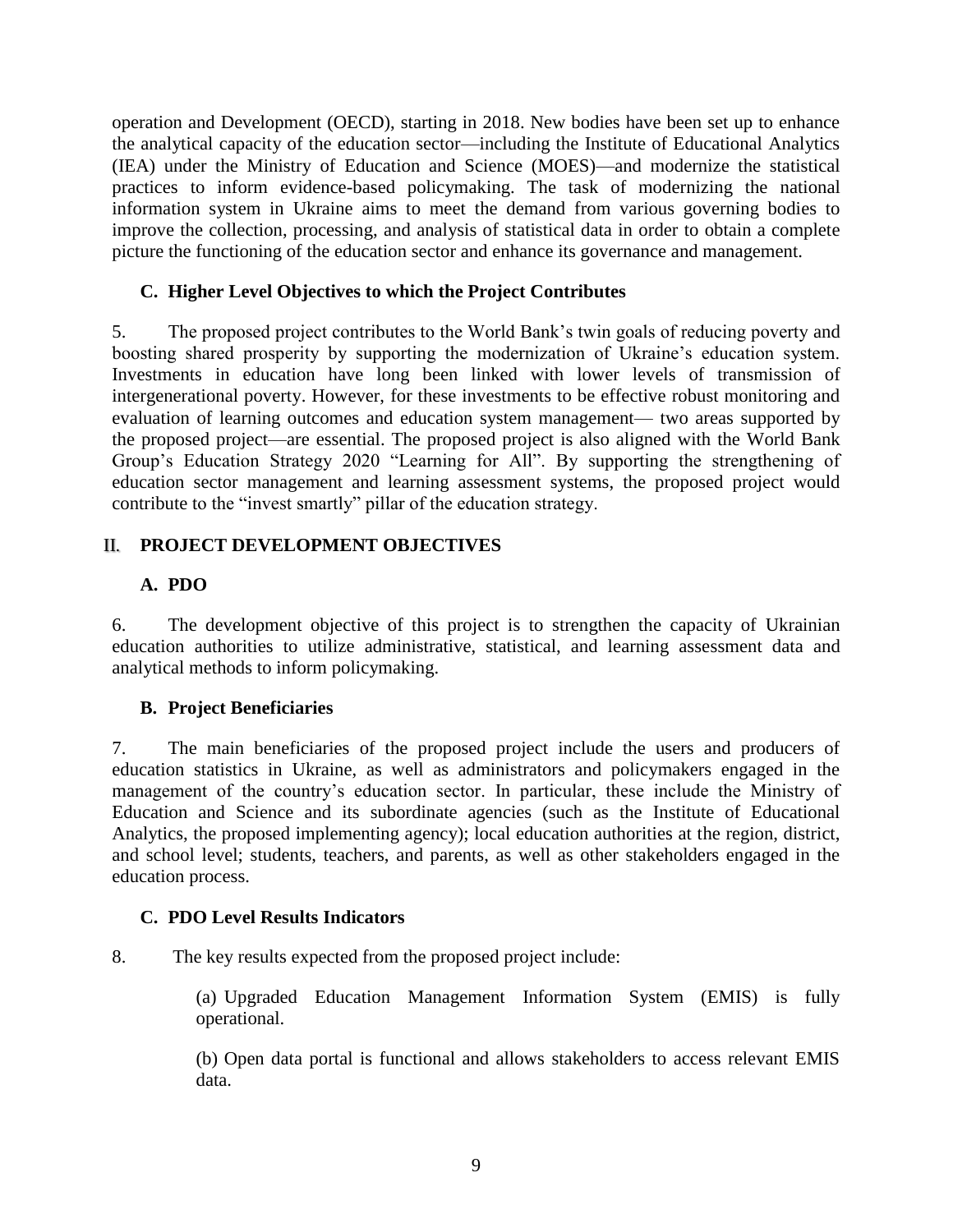(c) Qualified specialists are trained to prepare the national analytical report using PISA 2018 data.

#### III. **PROJECT DESCRIPTION**

#### **A. Project Components**

#### *Component 1. Development of an integrated Education Management Information System (EMIS) – approximately US\$ 172,500*

9. The objective of this component is to support the development of a modern EMIS that contributes to evidence-based policymaking based on modern education statistics. This component will be divided into four sub-components:

- (a) Sub-component 1.1. Integration and quality assurance of existing databases.
- (b) Sub-component 1.2. Database security certification.
- (c) Sub-component 1.3. Development of an open data portal.
- (d) Sub-component 1.4. Training and analytical capacity building.

#### *Component 2. Preparation for participation in the Programme for International Student Assessment (PISA) – approximately US\$ 69,500*

10. The objective of this component is to strengthen the capacity of Ukrainian authorities to participate in PISA 2018 and analyze the subsequent assessment results. This component will be divided into two sub-components:

(d) Sub-component 2.1. Preparation for PISA implementation.

(e) Sub-component 2.2. Capacity building for the preparation of the PISA 2018 national report.

#### *Component 3. Institutional capacity building – approximately US\$ 98,000 (in addition to inkind contribution from the Recipient of approximately US\$ 60,000 over the life of the Grant)*

11. The objective of this component is to build institutional capacity of the Institute of Educational Analytics and ensure adequate support for Grant implementation. This component will be divided into three sub-components:

- (a) Sub-component 3.1. Institutional capacity building.
- (b) Sub-component 3.2. Grant implementation support.
- (c) Sub-component 3.3. Audit.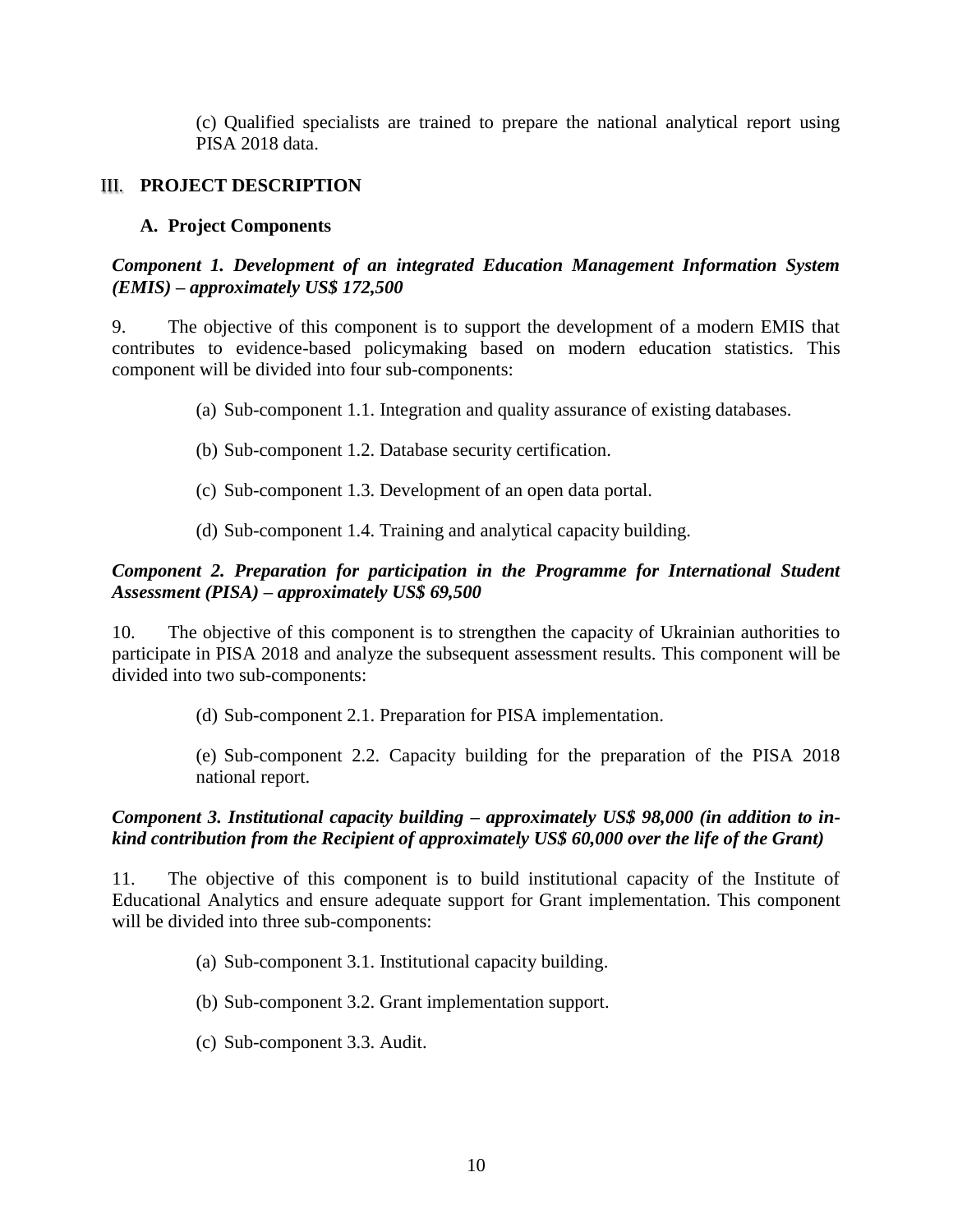#### **B. Project Cost and Financing**

12. The proposed project will be financed through a Recipient Executed Grant from the Trust Fund for Statistical Capacity Building (TFSCB) over a period of two years (FY17-FY19). The total amount of Grant financing is US\$ 340,000, which will be supplemented by US \$60,000 in in-kind co-financing from the Recipient.

| <b>Project Components</b>                         | Project cost | <b>Grant Financing</b> | $%$ Financing |
|---------------------------------------------------|--------------|------------------------|---------------|
| 1. Development of an integrated Education         |              |                        |               |
| Management Information System (EMIS)              | \$172,500    | \$172,500              | 100.0%        |
| 2. Preparation for participation in the Programme |              |                        |               |
| for International Student Assessment (PISA)       | \$69,500     | \$69,500               | 100.0%        |
|                                                   |              |                        |               |
| 3. Institutional capacity building                | \$158,000    | \$98,000               | 62.0%         |
| <b>Total Baseline Costs</b>                       | \$400,000    | \$340,000              | 85.0%         |
|                                                   |              |                        |               |
| <b>Total Project Costs</b>                        | \$400,000    | \$340,000              | 85.0%         |
| <b>Total Financing Required</b>                   | \$400,000    | \$340,000              | 85.0%         |

## **C. Lessons Learned and Reflected in the Project Design**

13. A similar grant, also financed by the Trust Fund for Statistical Capacity Building, was awarded to the Republic of Moldova in 2015. A number of design features of that grant have been incorporated here.

#### IV. **IMPLEMENTATION**

#### **A. Institutional and Implementation Arrangements**

14. The overall overseer of the Grant would be the Ministry of Education and Science of Ukraine. The implementing agency of the Grant would be the Institute of Educational Analytics established under the Ministry in November 2014. According to its charter, the main task of this Institute is the development and implementation of a system of education statistics and analysis in Ukraine through research, analytical, and innovative methods. Because this is a newly established entity without previous experience in implementing Bank-financed technical assistance projects, significant implementation support would be required on the part of the Bank and close supervision will be provided.

#### **B. Results Monitoring and Evaluation**

15. The monitoring of the proposed project's results will rely on information provided by the proposed implementing agency, the Institute of Educational Analytics. The capacity of the Institute to collect and analyze data, as well as the sophistication of its information management systems will be strengthened through the proposed project. The costs for these activities are embedded within the three components of the proposed project.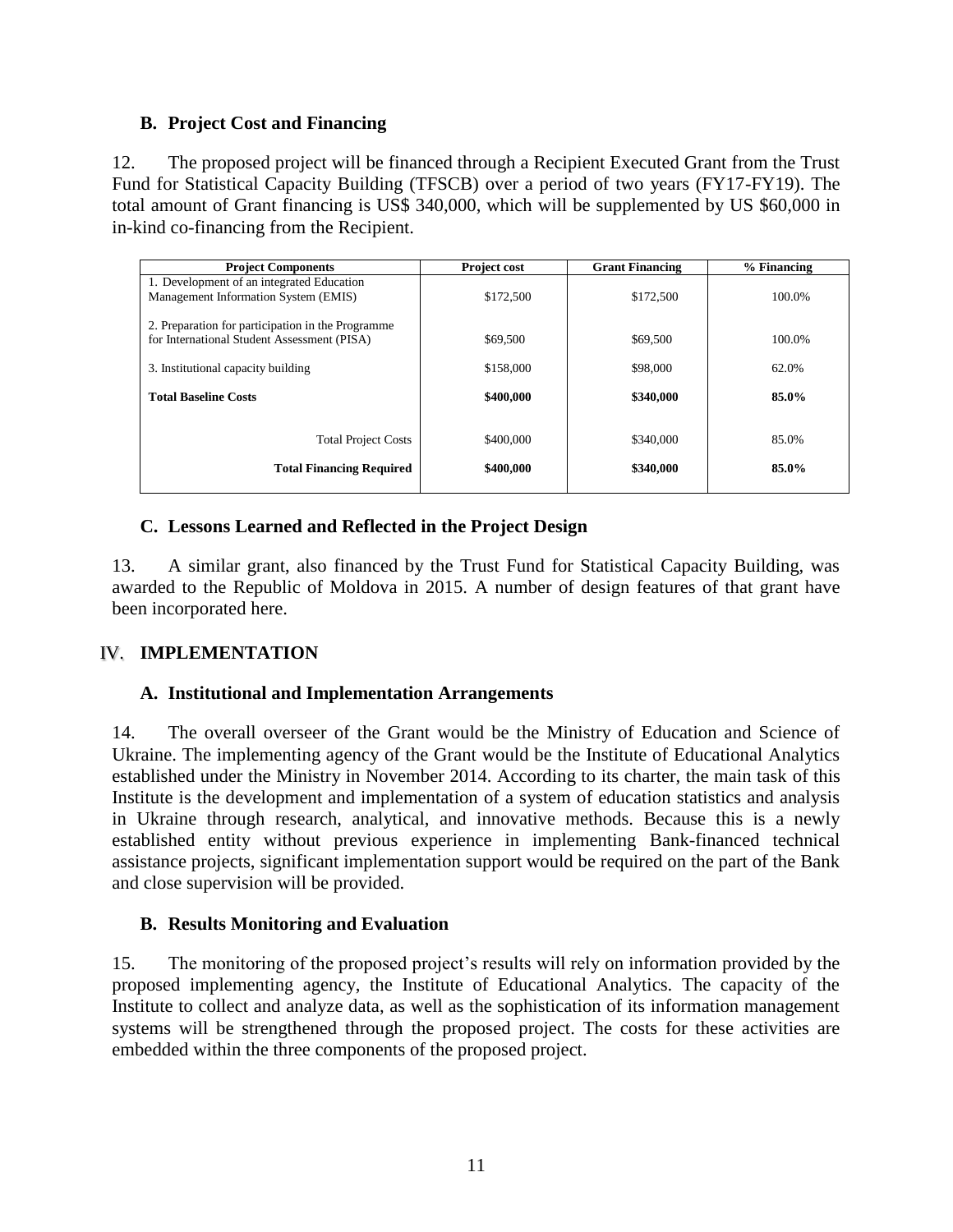#### **C. Sustainability (if applicable)**

16. Sustainability of the proposed project activities will be ensured through close collaboration between the World Bank and the Ministry of Education and Science (MOES), which will serve as the overseer of this Grant providing strategic direction to its implementation. The MOES has expressed its commitment to ensuring efficient utilization of funds and successful implementation of the project, as well as to the broader reforms to strengthen evidence-based policymaking in the education sector and modernize management information systems in the sector. The MOES has also confirmed the readiness of the Recipient to make a supplementary in-kind contribution in the amount of USD 60,000 over the two-year implementation period of the project through the offset of staff costs and operating expenses of the Institute of Educational Analytics.

#### V. **KEY RISKS AND MITIGATION MEASURES**

17. The overall risk rating for the proposed project is *Substantial*. Particular categories of relevant risks include: (i) Political and Governance Risks, (ii) Macroeconomic Risks, (iii) Institutional Capacity Risks, and (iv) Fiduciary Risks. The current *Political and Governance* environment in Ukraine is one of high risk; the same is true for the *Macroeconomic* environment. As with all projects currently being implemented in Ukraine, the management of these systemic risks will be done through close implementation support by the Bank team and monitoring of the impact of these risks on project implementation. The *Institutional Capacity* and *Fiduciary* risks are deemed substantial because the proposed implementing agency, the Institute of Educational Analytics, is a relatively new entity without previous experience implementing Bank-financed projects. These project-specific implementation risks will be mitigated through close supervision by the Bank team, including its fiduciary specialists, as well as the hiring of part-time consultants familiar with Bank procedures on the part of the IEA.

#### VI. **APPRAISAL SUMMARY**

18. The main economic benefits of the project include the strengthened capacity of the policymakers in Ukraine's education sector to make decisions based on up-to-date sector data and analysis. By modernizing the education management information systems (EMIS), the proposed project activities will enable Ukrainian authorities to allocated scarce public funds in a more rational manner in order to achieve the desired results. The education system's ability to ensure monitoring and evaluation of reforms will be enhanced at a relatively low cost, given the potential benefits derived from more rational use of available resources.

19. The FM arrangements were confirmed acceptable for implementation of this small grant, subject to strengthening FM capacity as described below. Respective FM risk was assessed as Substantial at this time, due to possible issues with the payments processed via the State Treasury of Ukraine, and given the current lack of experience of the Institute staff. The Institute existing staff is experienced in the National accounting and reporting, including State Treasury operations; however, has no practical knowledge in the areas of FM and disbursements for implementation of this grant. It was advised that at least a part-time experienced FM consultant will be hired during grant implementation, and respective costs can be financed from the grant funds.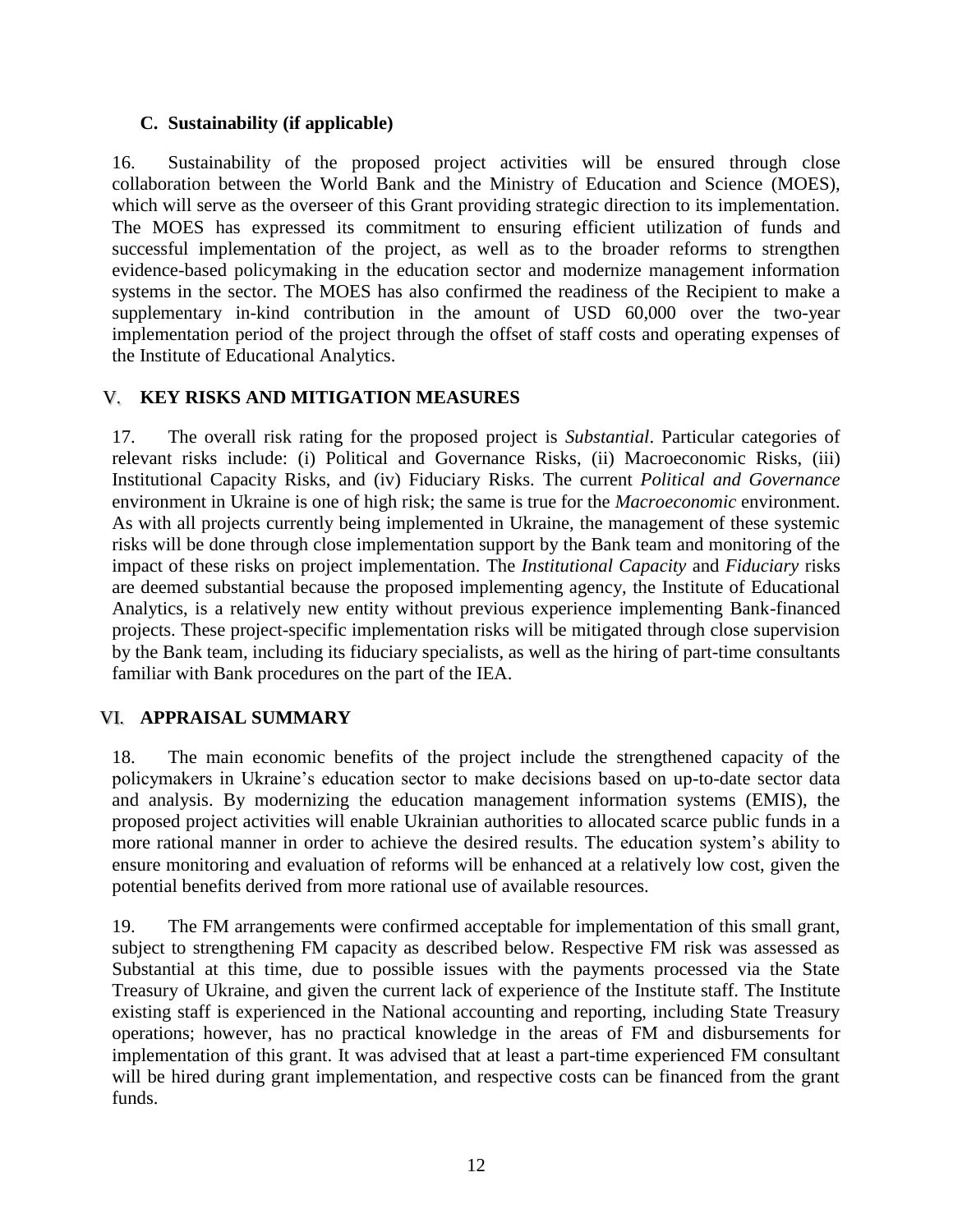20. The procurement risk is rated as Substantial due to the lack of experience by the IEA in implementing Bank-financed projects in the past. The New Procurement Framework shall be applicable under the proposed project. The IEA will develop a simple Project Procurement Strategy for Development (PPSD) and on its basis will draft a Procurement Plan (PP). The Bank's Standard Procurement Documents (SPDs) shall be used by the IEA. The IEA may use electronic procurement systems (e-Procurement) if found to be acceptable by the Bank for small value contracts. Implementation support including procurement post-reviews and supervision will be conducted by the task team and the IEA may hire a part-time procurement specialist familiar with Bank procurement guidelines to provide support for grant implementation.

#### **A. Other Safeguards Policies Triggered**

21. None triggered.

## **B. World Bank Grievance Redress**

22. Communities and individuals who believe that they are adversely affected by a World Bank (WB) supported project may submit complaints to existing project-level grievance redress mechanisms or the WB's Grievance Redress Service (GRS). The GRS ensures that complaints received are promptly reviewed in order to address project-related concerns. Project affected communities and individuals may submit their complaint to the WB's independent Inspection Panel which determines whether harm occurred, or could occur, as a result of WB noncompliance with its policies and procedures. Complaints may be submitted at any time after concerns have been brought directly to the World Bank's attention, and Bank Management has been given an opportunity to respond. For information on how to submit complaints to the World Bank's corporate Grievance Redress Service (GRS), please visit [http://www.worldbank.org/GRS.](http://www.worldbank.org/GRS.F) For information on how to submit complaints to the World Bank Inspection Panel, please visit [www.inspectionpanel.org.](http://www.inspectionpanel.org/)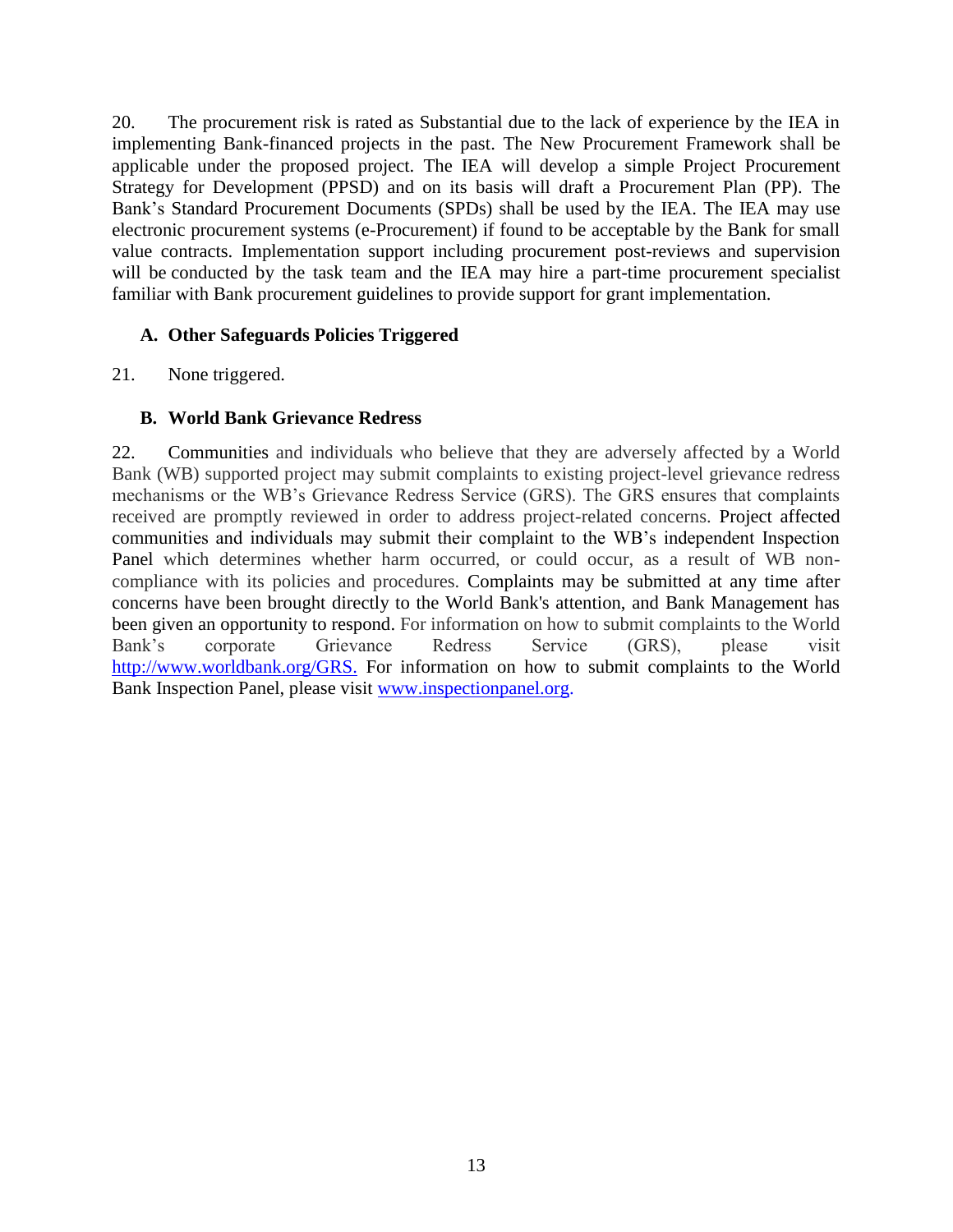## **Annex 1: Results Framework and Monitoring**

## **UKRAINE:**

#### **Strengthening Evidence-Based Policymaking with Education Statistics and Analysis**

#### **Project Development Objectives**

#### PDO Statement

The development objective of this project is to strengthen the capacity of Ukrainian education authorities to utilize administrative, statistical, and learning assessment data and analytical methods to inform policymaking.

**These results are at** Project Level

### **Project Development Objective Indicators**

|                                                                                                                             | <b>Cumulative Target Values</b>                                          |                                                                                                            |  |  |  |
|-----------------------------------------------------------------------------------------------------------------------------|--------------------------------------------------------------------------|------------------------------------------------------------------------------------------------------------|--|--|--|
| Indicator Name                                                                                                              | <b>Baseline</b>                                                          | <b>End Target</b>                                                                                          |  |  |  |
| Upgraded Education Management Information System (EMIS) is Existing EMIS is operational with<br>fully operational<br>(Text) | incomplete coverage of general<br>secondary education (GSE) institutions | EMIS is upgraded to cover all GSE<br>schools and preschool institutions in at<br>least 3 regions (oblasts) |  |  |  |
| Open data portal is functional and allows stakeholders to access<br>relevant EMIS data<br>(Text)                            | No open data portal exists                                               | Open data portal is functional and<br>allows stakeholders to access relevant<br><b>EMIS</b> data           |  |  |  |
| Qualified specialists are trained to prepare the national analytical<br>report using PISA 2018 data<br>(Number)             | 0.00                                                                     | 20.00                                                                                                      |  |  |  |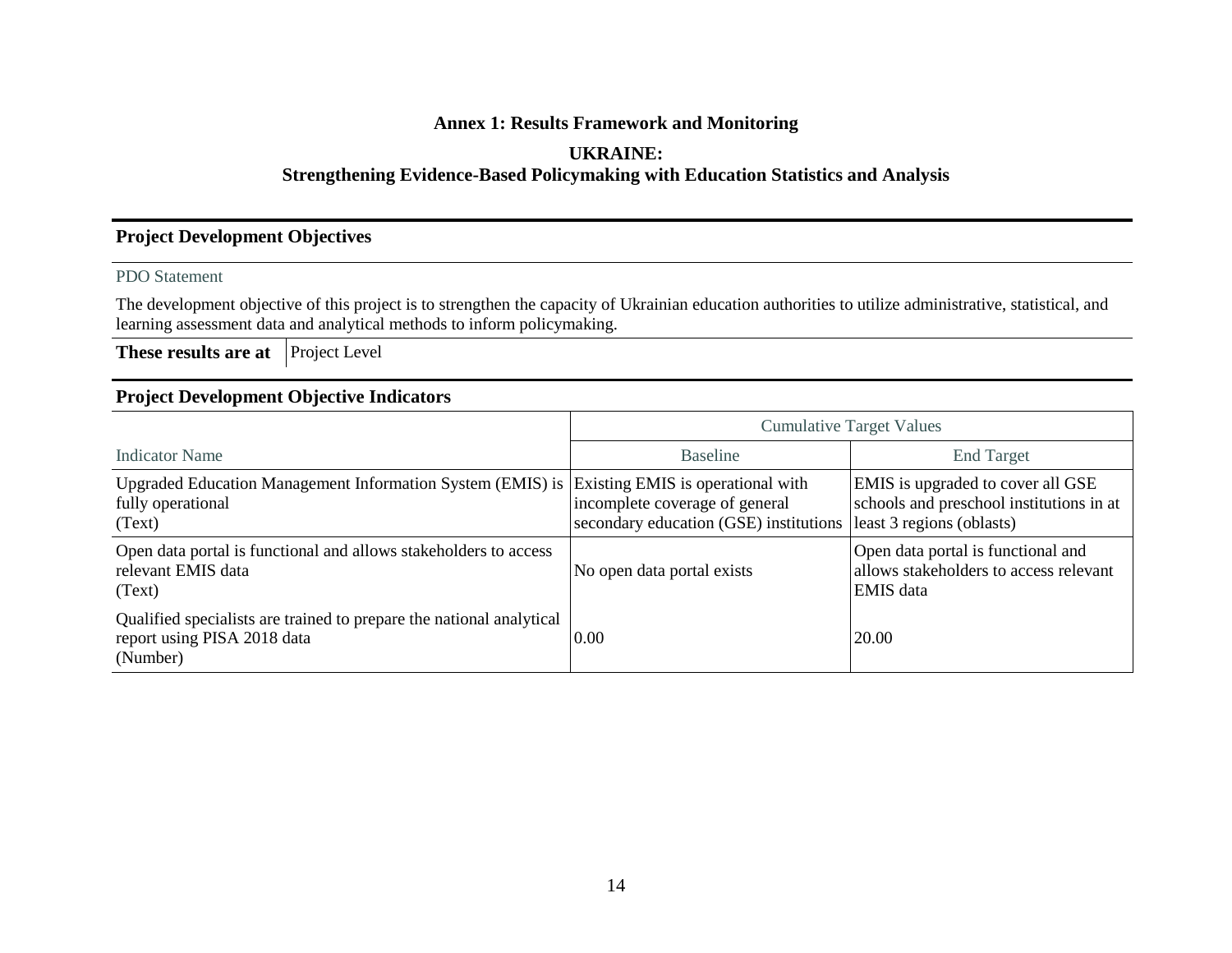#### **Intermediate Results Indicators**

|                                                                                                                                    |                                                                 | <b>Cumulative Target Values</b>                                                            |  |
|------------------------------------------------------------------------------------------------------------------------------------|-----------------------------------------------------------------|--------------------------------------------------------------------------------------------|--|
| <b>Indicator Name</b>                                                                                                              | <b>Baseline</b>                                                 | <b>End Target</b>                                                                          |  |
| Percentage of general secondary education schools reporting in<br>EMIS the latest year's data on students enrolled<br>(Percentage) | 95.11                                                           | 100.00                                                                                     |  |
| Percentage of general secondary education schools reporting in<br>EMIS the latest year's data on teachers employed<br>(Percentage) | 82.31                                                           | 100.00                                                                                     |  |
| Percentage of preschool institutions reporting in EMIS the latest<br>year's data on children enrolled<br>(Percentage)              | 0.00                                                            | 20.00                                                                                      |  |
| Number of stakeholders trained in the use of the EMIS or the<br>EMIS open data portal<br>(Number)                                  | 0.00                                                            | 200.00                                                                                     |  |
| Sampling of schools for the implementation of PISA 2018 is<br>conducted using EMIS data<br>(Text)                                  | No sample of schools exists for PISA<br>2018 implementation     | Sampling of schools for the<br>implementation of PISA 2018 is<br>conducted using EMIS data |  |
| PISA 2018 assessments are carried out in Ukraine<br>(Text)                                                                         | No PISA assessments have been<br>carried out in Ukraine to date | PISA 2018 assessments are carried out<br>in Ukraine                                        |  |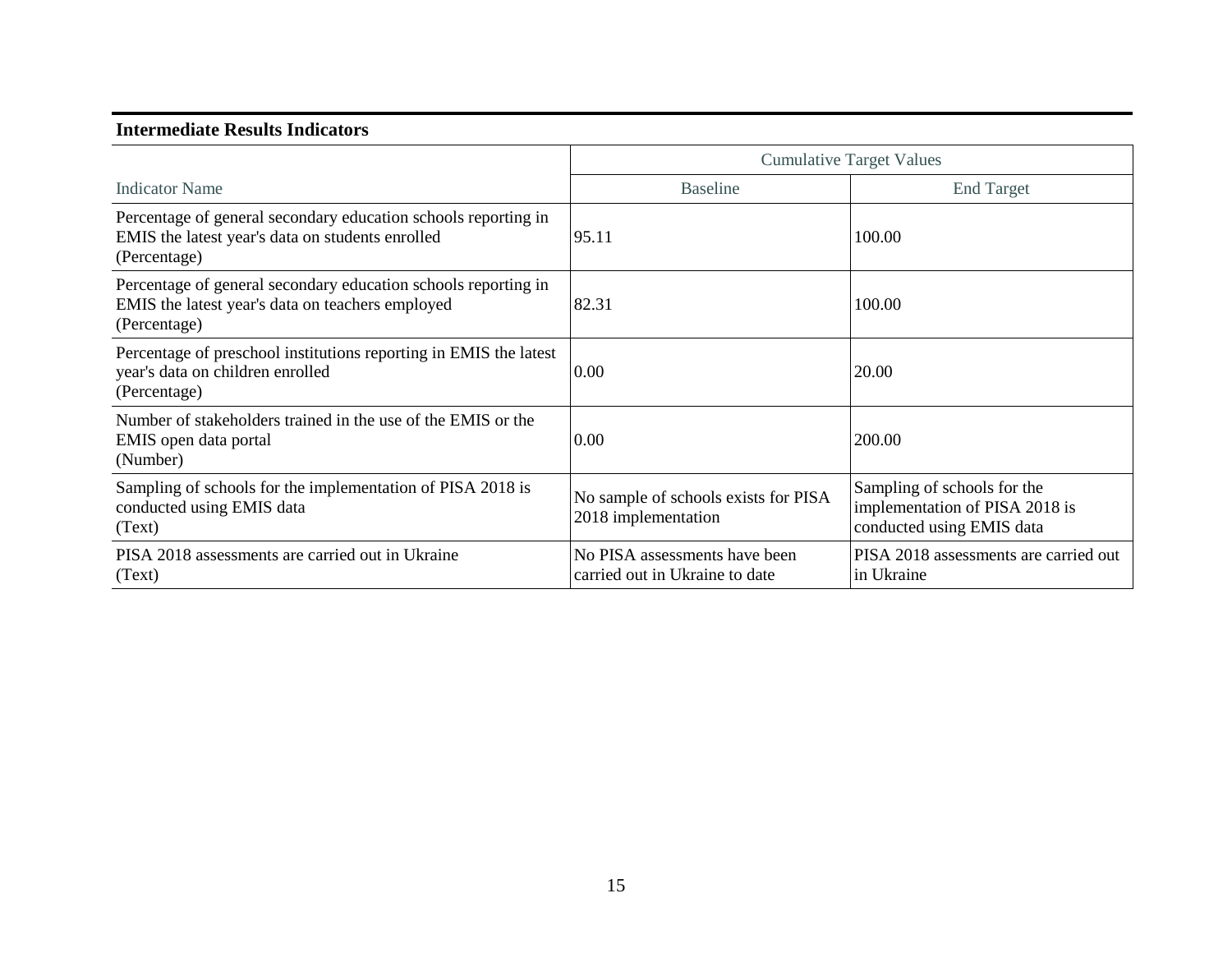# **Indicator Description**

| <b>Indicator Name</b>                                                                                     | Description (indicator definition etc.) | Frequency   | Data Source / Methodology            | <b>Responsibility for Data</b><br>Collection |
|-----------------------------------------------------------------------------------------------------------|-----------------------------------------|-------------|--------------------------------------|----------------------------------------------|
| <b>Upgraded Education</b><br>Management Information<br>System (EMIS) is fully<br>operational              | No description provided.                | Semi-annual | MOES and IEA documents               | <b>IEA</b>                                   |
| Open data portal is<br>functional and allows<br>stakeholders to access<br>relevant EMIS data              | No description provided.                | Semi-annual | <b>MOES</b> and <b>IEA</b> documents | <b>IEA</b>                                   |
| Qualified specialists are<br>trained to prepare the<br>national analytical report<br>using PISA 2018 data | No description provided.                | Semi-annual | <b>MOES</b> and IEA documents        | <b>IEA</b>                                   |

## **Project Development Objective Indicators**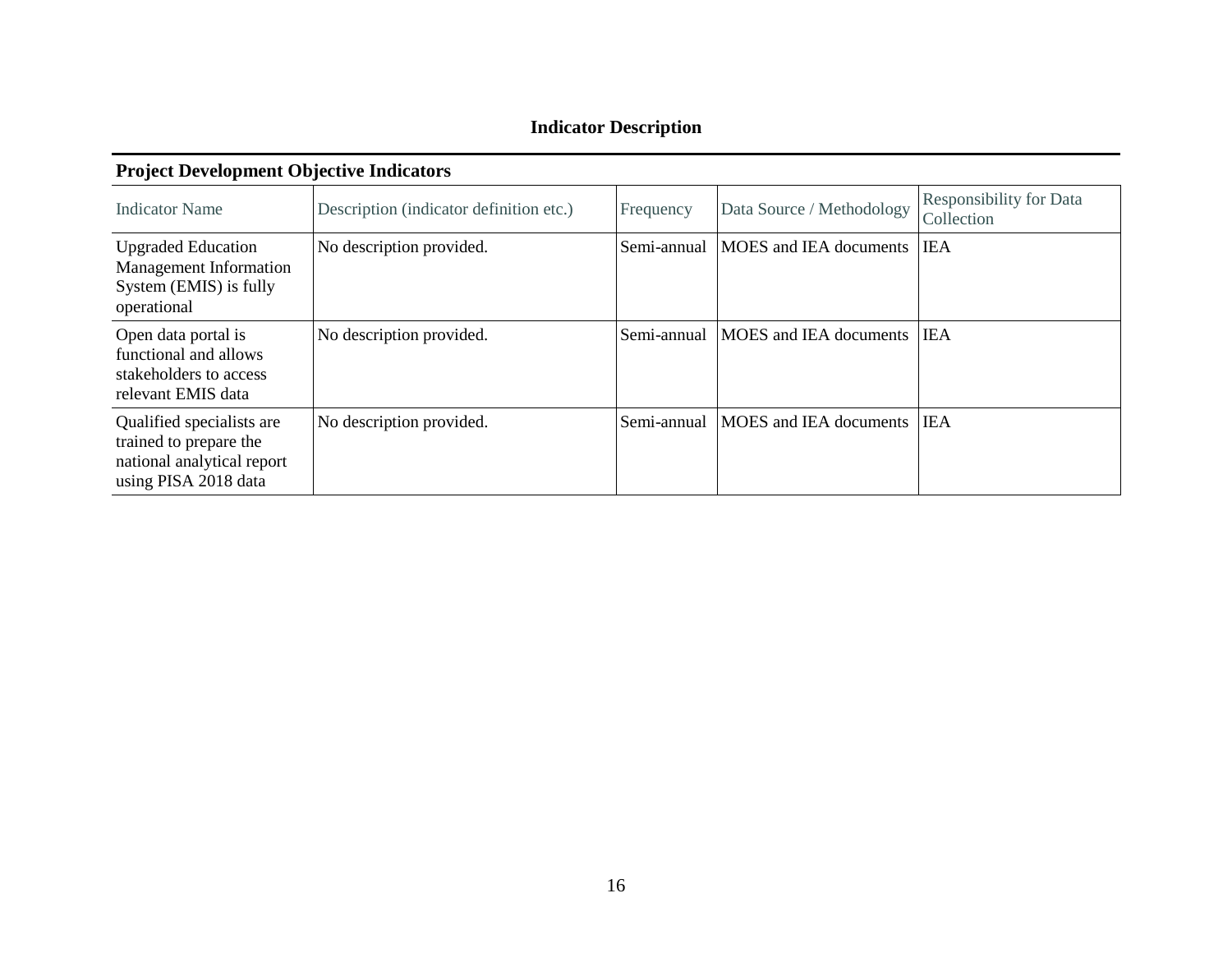| Intermediate Results Indicators                                                                                             |                                         |             |                                      |                                              |  |  |
|-----------------------------------------------------------------------------------------------------------------------------|-----------------------------------------|-------------|--------------------------------------|----------------------------------------------|--|--|
| <b>Indicator Name</b>                                                                                                       | Description (indicator definition etc.) | Frequency   | Data Source / Methodology            | <b>Responsibility for Data</b><br>Collection |  |  |
| Percentage of general<br>secondary education<br>schools reporting in EMIS<br>the latest year's data on<br>students enrolled | No description provided.                | Annual      | <b>MOES</b> and <b>IEA</b> documents | <b>IEA</b>                                   |  |  |
| Percentage of general<br>secondary education<br>schools reporting in EMIS<br>the latest year's data on<br>teachers employed | No description provided.                | Annual      | <b>MOES</b> and <b>IEA</b> documents | <b>IEA</b>                                   |  |  |
| Percentage of preschool<br>institutions reporting in<br>EMIS the latest year's data<br>on children enrolled                 | No description provided.                | Annual      | <b>MOES</b> and <b>IEA</b> documents | <b>IEA</b>                                   |  |  |
| Number of stakeholders<br>trained in the use of the<br>EMIS or the EMIS open<br>data portal                                 | No description provided.                | Semi-annual | <b>MOES</b> and <b>IEA</b> documents | <b>IEA</b>                                   |  |  |
| Sampling of schools for the<br>implementation of PISA<br>2018 is conducted using<br><b>EMIS</b> data                        | No description provided.                | Semi-annual | <b>MOES</b> and <b>IEA</b> documents | <b>IEA</b>                                   |  |  |
| PISA 2018 assessments are<br>carried out in Ukraine                                                                         | No description provided.                | Semi-annual | <b>MOES</b> and <b>IEA</b> documents | <b>IEA</b>                                   |  |  |

#### **Intermediate Results Indicators**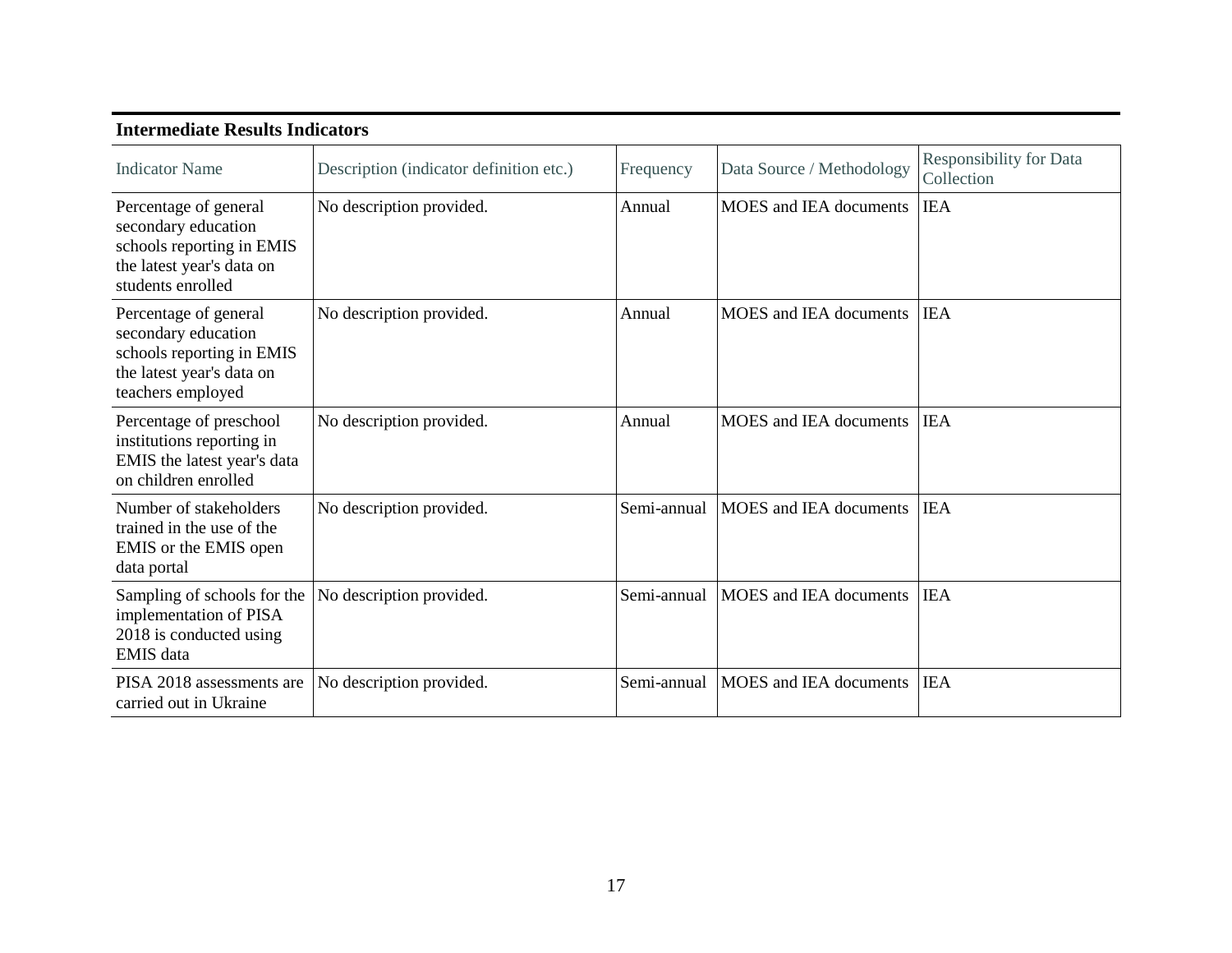#### **Annex 2: Detailed Project Description**

#### **UKRAINE:**

#### **Strengthening Evidence-Based Policymaking with Education Statistics and Analysis**

1. The development objective of the proposed project is to strengthen the capacity of Ukrainian education authorities to utilize administrative, statistical, and learning assessment data and analytical methods to inform policymaking.

#### *Component 1. Development of an integrated Education Management Information System (EMIS) – approximately US\$ 172,500*

2. The objective of this component is to support the development of a modern EMIS that contributes to evidence-based policymaking based on modern education statistics.

3. *Sub-component 1.1. Integration and quality assurance of existing databases.* This subcomponent will finance the modernization and upgrading of an existing EMIS that was recently acquired by the Ministry of Education and Science. Previously operated by a private company, the EMIS requires significant quality assurance and integration with existing data systems. Specifically this will require: (i) modernization of the existing data systems; (ii) support from programmers and database developers; (iii) consulting from international and domestic EMIS experts; (iv) knowledge exchange with other countries that have recently established a modern EMIS of their own; and (v) provision of hardware and software necessary to maintain and operate the EMIS.

4. *Sub-component 1.2. Database security certification.* This sub-component will finance the necessary database security measures, as required by national legislation. Specifically it will include: (i) development of a Terms of Reference for the services of a firm engaged in database security certification (including assessment of security risks, development of a data protection policy, testing of the security system, and its implementation); and (ii) contracting of such firm to provide the necessary database security services.

5. *Sub-component 1.3. Development of an open data portal.* This sub-component will finance the construction of an open data portal that will make timely and relevant EMIS data available to all stakeholders in the education sector. Specifically this will include: (i) contracting programmers and data visualization specialists to develop a user friendly portal linked to the EMIS; (ii) acquisition of statistical, database management, mapping, and data visualization software necessary to run the portal; and (iii) communications and outreach services necessary to inform the various stakeholders about the portal and its uses.

6. *Sub-component 1.4. Training and analytical capacity building.* This sub-component will finance a range of capacity building activities to encourage effective use of education statistics, including training on the use of the EMIS and the open data portal developed under subcomponents 1.1 and 1.3. Specifically this will include: (i) training of the Institute of Educational Analytics staff in proper database maintenance and EMIS operation; (ii) training for representatives of local education authorities in proper data entry and submission techniques; (iii) training of other stakeholders and decision makers (including the Ministry of Education and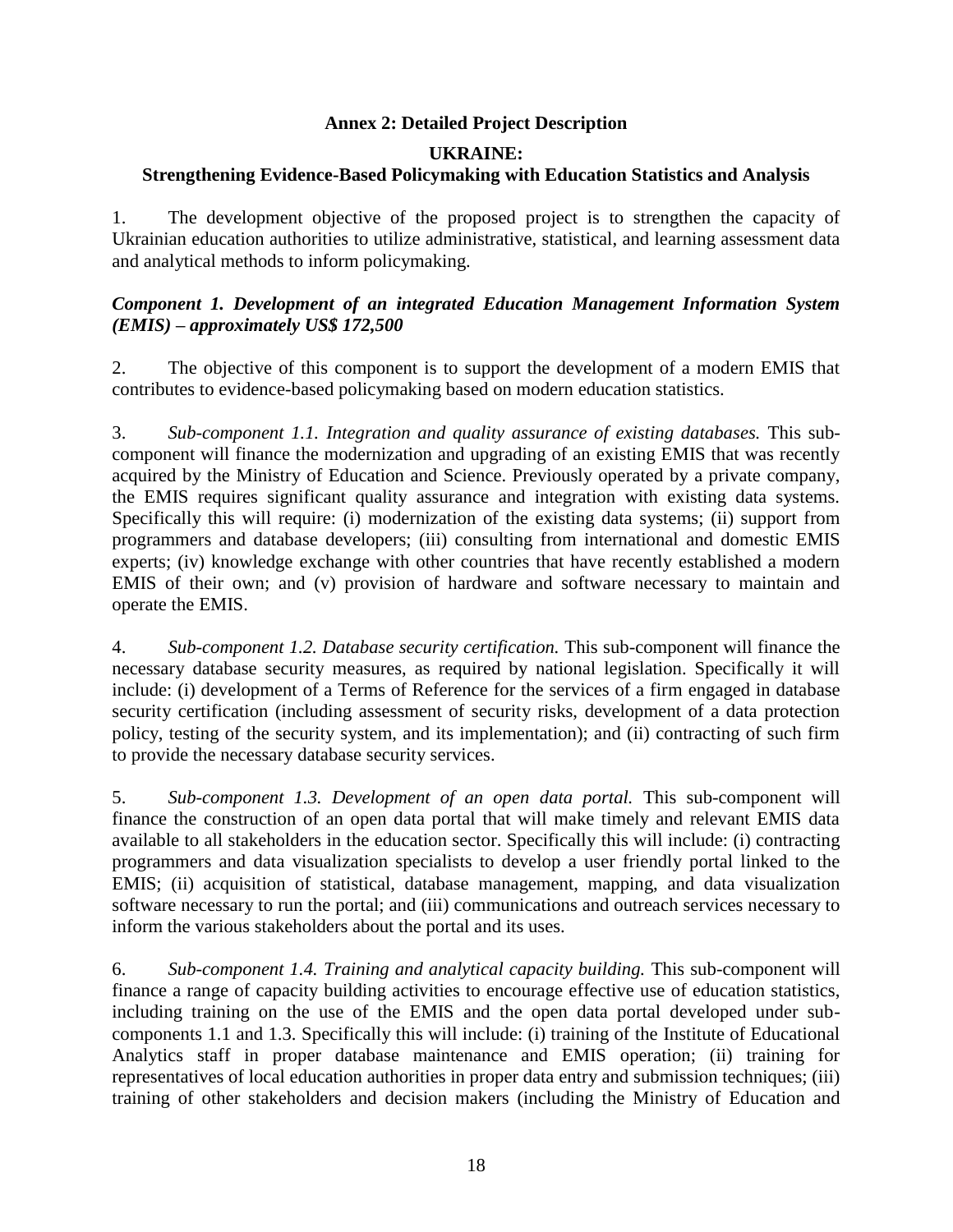Science, local authorities, and others) in the effective use of education statistics for evidencebased policymaking; (iv) instruction of key stakeholders in statistical and analytical methods that take advantage of data available in the EMIS.

## *Component 2. Preparation for participation in the Programme for International Student Assessment (PISA) – approximately US\$ 69,500*

7. The objective of this component is to strengthen the capacity of Ukrainian authorities to participate in PISA 2018 and analyze the subsequent assessment results.

8. *Sub-component 2.1. Preparation for PISA implementation.* This sub-component will finance selected activities to be undertaken by the Institute of Educational Analytics, the Ukrainian Center for Education Quality Assessment, and other agencies in preparation for PISA 2018 testing. Specifically this will include: (i) data collection and processing for the preparation of the PISA 2018 sample; (ii) preparation of the sample of schools to be included in PISA 2018 piloting and implementation; (iii) knowledge exchange and consulting support with local and international experts on topics relevant to PISA implementation; and (iv) informational activities for teachers and other education system stakeholders regarding international large-scale samplebased student assessments.

9. *Sub-component 2.2. Capacity building for the preparation of the PISA 2018 national report*. This sub-component will finance the training of Ukrainian experts in the accepted analytical techniques used in the preparation of PISA national reports based on international best practices. Specifically this will include: (i) training of the staff of Institute of Educational Analytics and other relevant agencies in statistical techniques used for analyzing PISA data; (ii) knowledge exchange with international organizations and other national agencies experienced in preparation of similar reports; (iii) consulting support from local and international experts on relevant topics.

# *Component 3. Institutional capacity building – approximately US\$ 98,000 (in addition to inkind contribution from the Recipient of approximately US\$ 60,000 over the life of the Grant)*

10. The objective of this component is to build institutional capacity of the Institute of Educational Analytics and ensure adequate support for Grant implementation.

11. *Sub-component 3.1. Institutional capacity building.* This sub-component will finance the strengthening of institutional capacity of the Institute of Educational Analytics to become the leading education statistics and analysis organization in Ukraine. Specifically this will include: (i) the development of the Institute's website; (ii) training of Institute staff in modern research methods, analytical report preparation, use of statistical software, and English language proficiency; (iii) knowledge exchange activities with domestic and international experts on topics relevant to the Institute's mission; and (iv) provision of a small amount of furniture, hardware, and software. Training of IEA staff on sociological research methods is expected to be provided by the Recipient as part of the in-kind contribution toward the implementation of this Grant.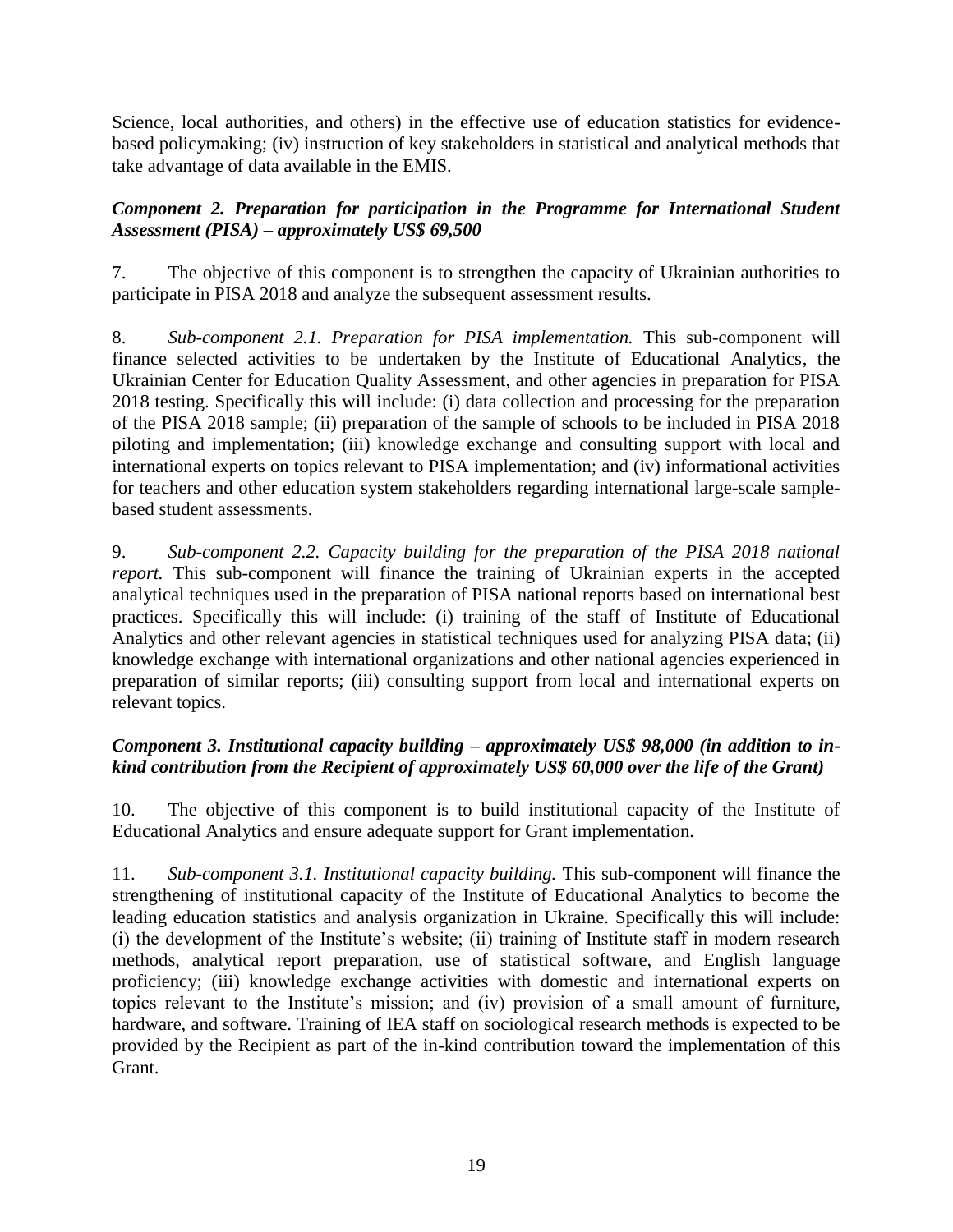12. *Sub-component 3.2. Grant implementation support.* This sub-component will finance the necessary support for the Institute of Educational Analytics to adequately implement the Grant in line with World Bank rules and procedures. Specifically this will include: (i) consulting services in the areas of procurement, financial management, translation, and others; (ii) operating costs; and (iii) other expenditures (e.g., training) required by the Project Management Team to successfully implement the Grant. Despite facing severe resource constraints, the Recipient will provide an in-kind contribution in the form of covering administrative costs of the implementing agency (including staff time and operating expenses of the IEA). These are expected to amount to approximately US\$ 60,000 over the life of the Grant.

13. *Sub-component 3.3. Audit.* This sub-component will finance the required audit of Grant implementation activities.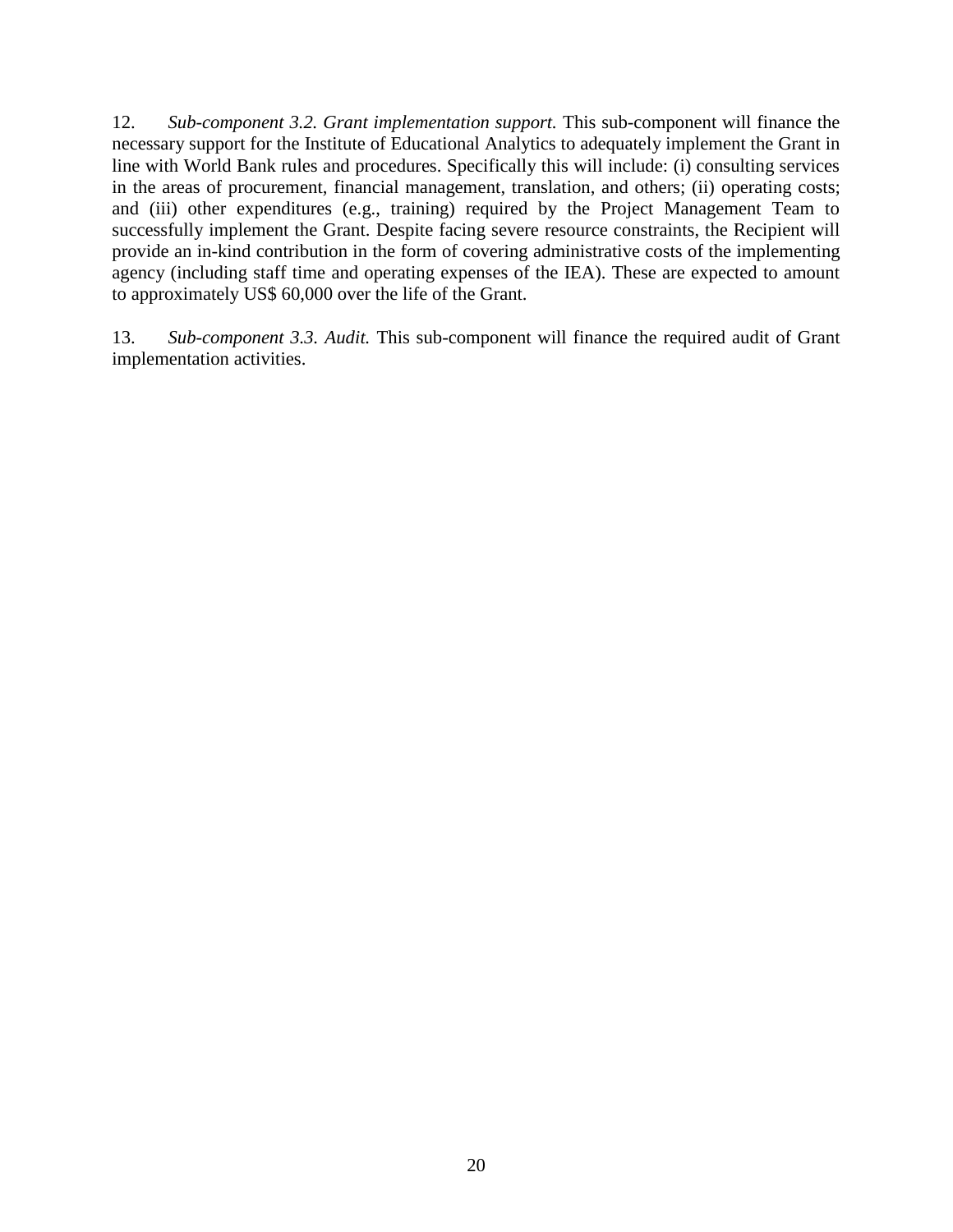#### **Annex 3: Implementation Arrangements UKRAINE: Strengthening Evidence-Based Policymaking with Education Statistics and Analysis**

#### **Project Institutional and Implementation Arrangements**

#### *Project administration mechanisms*

1. The overall overseer of the Grant would be the Ministry of Education and Science of Ukraine. The implementing agency of the Grant would be the Institute of Educational Analytics (IEA) established under the Ministry in November 2014. According to its charter, the main task of this Institute is the development and implementation of a system of education statistics and analysis in Ukraine through research, analytical, and innovative methods.

2. The staff of the IEA will conduct the project implementation and supervision activities as part of their regular jobs. However, because this Institute is a newly established entity without previous experience in implementing Bank-financed technical assistance projects, additional support may be needed from external consultants on a part-time basis. Close implementation support and guidance would also be provided by Bank staff throughout the duration of the proposed project.

#### **Financial Management, Disbursements and Procurement**

#### *Financial Management*

3. FM arrangements were confirmed acceptable for implementation of this small grant, subject to strengthening FM capacity as described below. Respective FM risk was assessed as Substantial at this time, due to possible issues with the payments processed via the State Treasury of Ukraine, and given the current lack of experience of the Institute staff.

4. The Institute's existing staff is experienced in the National accounting and reporting, including State Treasury operations; however, has no practical knowledge in the areas of FM and disbursements for implementation of this grant. It was advised that at least a part-time experienced FM consultant will be hired during grant implementation, and respective costs can be financed from the grant funds.

5. Grant accounting records will be retained in the automated accounting system of the Institute 1-C, complimented by additional disclosure tables as may be necessary. While semiautomated accounting and reporting is not the best practice, it will be sufficient given the relatively small size of this grant and simplicity of the expected grant-financed activities.

6. **Semi-annual IFRs** will be prepared and submitted to the World Bank. The grant **will undergo annual audits** by independent auditor acceptable to the Bank, and the audit report will be publically disclosed by the World Bank and by the Institute.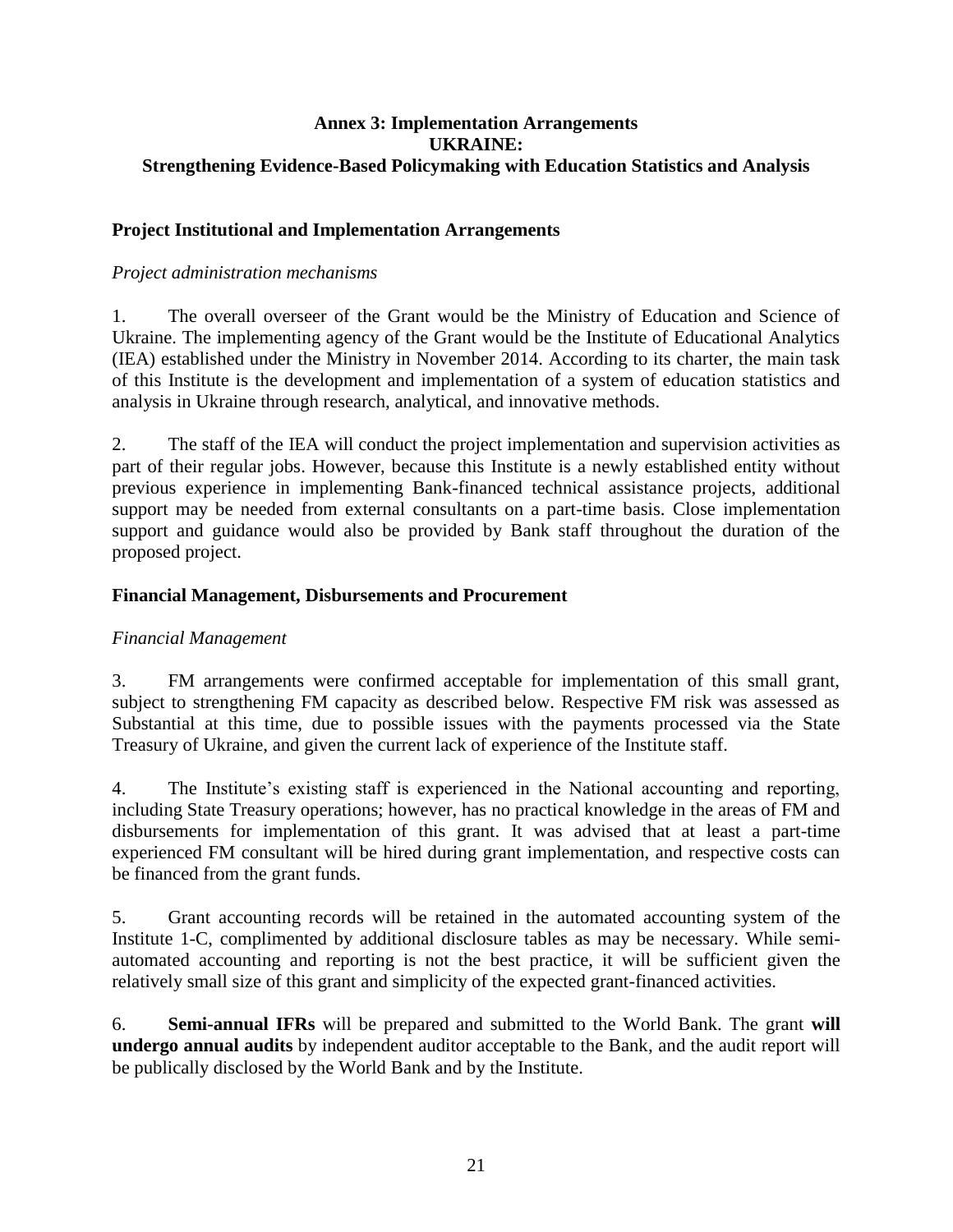### *Disbursements*

7. The Institute will open Designated Account in USD in JSC UkrEximBank, and a transit account in UAH in the State Treasury for payments in local currency. Both accounts will be used only for the inflow of the Grant funds and payment of eligible expenditures only. Given the recent history of certain delays in processing of payments by the State Treasury in Ukraine, timeliness of such payments will be monitored and addressed as needed.

## *Procurement*

8. The **New Procurement Framework** shall be applicable under the proposed project. **Regulations of Borrowers** shall be used by the implementing agency. World Bank's Anti-Corruption Guidelines, revised 2014 ("Anti-Corruption Guidelines") shall apply to this project, including without limitation the Bank's right to sanction and the Bank's inspection and audit rights.

9. The IEA will develop a simple **Project Procurement Strategy for Development** (PPSD) and on its basis will draft a **Procurement Plan** (PP). The PPSD will reflect how procurement activities will support the development objectives of the project and deliver the best Value for Money (VfM) under a risk-based approach. The PPSD shall provide adequate justification for the selection methods to be specified in the Procurement Plan. The initial PP will cover at least the first eighteen (18) months of implementation. The Bank will review the PPSD and agree to the PP. The PP will be updated in agreement with the Bank project team at least annually or as required to reflect the actual project implementation needs and improvements in the implementing agency institutional capacity. The basis and justification for updates to the PP shall be documented in the PPSD.

10. **Procurement/Selection Method and Prior-Review Thresholds:** Considering the risk assessment rating as Substantial, it is proposed that the thresholds for procurement activities financed under the Project subject to Prior Review by Bank are set in accordance with indicative thresholds for Procurement Approaches and Methods by Country set for Ukraine (Guidance on Country Thresholds issued August 25, 2016 and effective July 1, 2016). The thresholds will be specified in the PP.

11. The Bank's **Standard Procurement Documents** (SPDs) shall be used by the IEA. The IEA may use electronic procurement systems (e-Procurement) if found to be acceptable by the Bank for small value contracts, e.g., under Request for Quotations or equivalent.

12. **Procurement Supervision:** Implementation support including procurement post-reviews and supervision will be conducted by the task team, including the Procurement Specialist. In addition, one supervision visit is expected to take place per year during which post-reviews will be conducted on a sample basis (1 in 5 contracts). Procurement documents will be kept by the implementing agency readily available for Bank's post-review or at any other point in time. A post-review report will be prepared and shared with the IEA.

*Environmental and Social (including safeguards)*